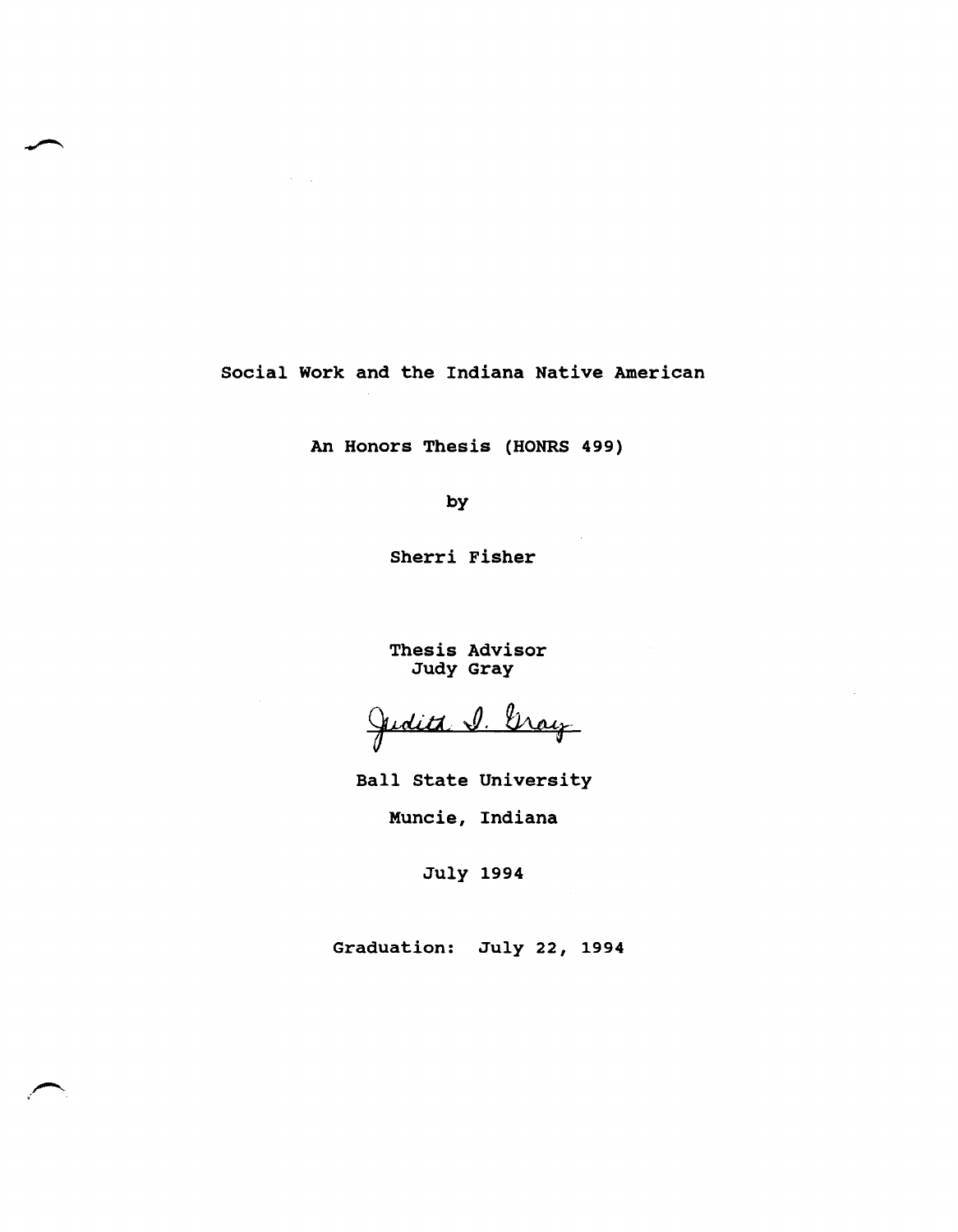

 $\sim$ 

TABLE OF CONTENTS

- 10

| Abstract<br>$\mathbf{1}$           |  |
|------------------------------------|--|
| Acknowledgements<br>11             |  |
| Community Analysis<br>$\mathbf{1}$ |  |
|                                    |  |
| Identifying the Population 1       |  |
|                                    |  |
| Dominant Values and Conflict 3     |  |
| Cultural Differences 5             |  |
| Differences and Oppression 6       |  |
|                                    |  |
| Tribal Versus Government Power 9   |  |
| Organizational Power 11            |  |
| Resource Power<br>12               |  |
| Implications for Social Work<br>13 |  |
| Macro Practice<br>14               |  |
| 14                                 |  |
| 15                                 |  |
| Ethnomethodology<br>15             |  |
| 17                                 |  |
| Micro Practice<br>19               |  |
| 19                                 |  |
| 19                                 |  |
| Problems.<br>21                    |  |
| Recommendations<br>23              |  |
| Works Cited<br>25                  |  |

 $\mathcal{A}^{\mathcal{A}}$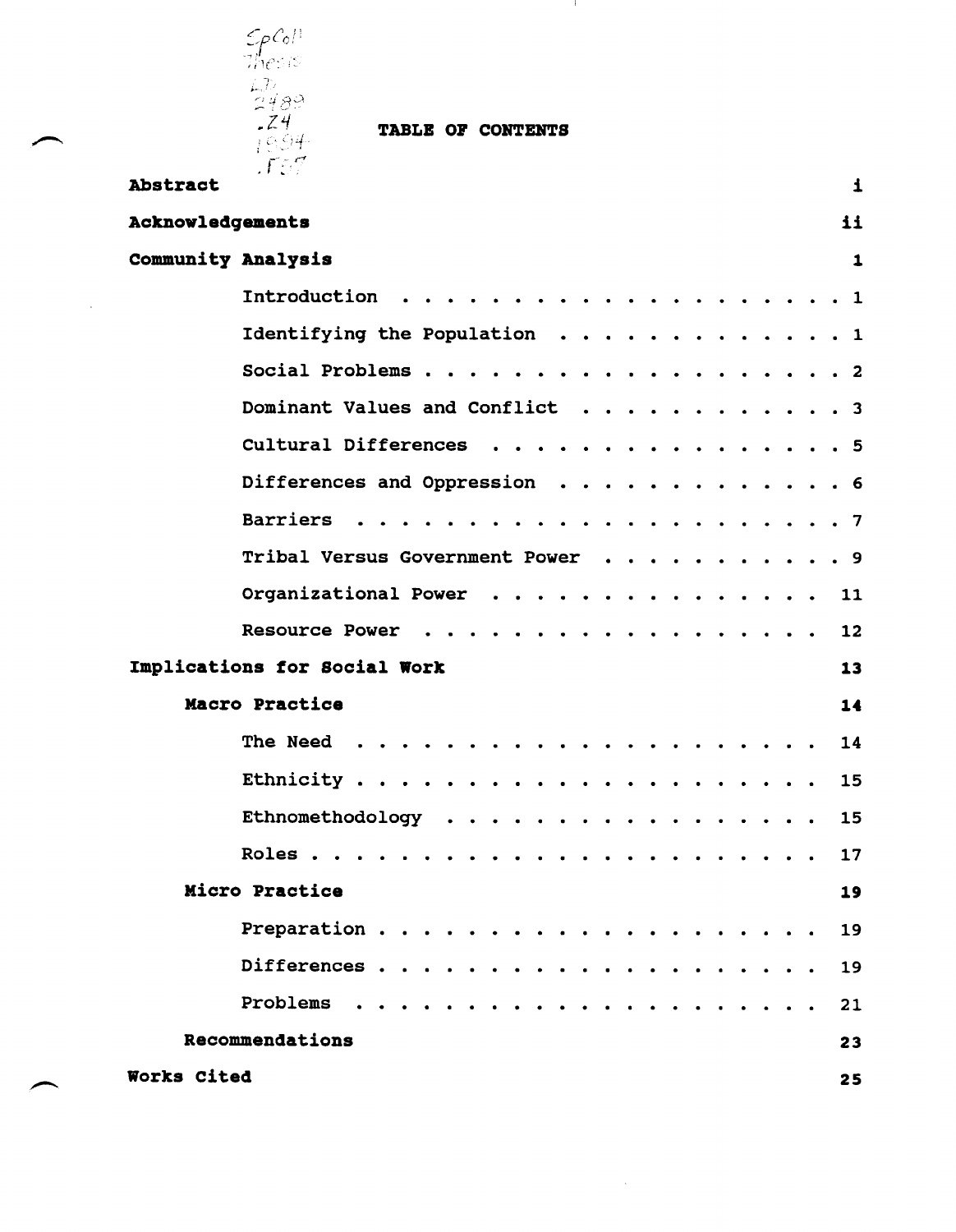#### **ABSTRACT**

social work has been, for a long time, focused mainly on micro or counseling skills. In the last decade, much research on related to social work has pointed out this limitation, especially in the context of working with minority cultures. One such cultural group, the Native Americans, have a variety of needs which may be met through the macro, or more activist skills a social worker needs.

This thesis begins with an analysis of the Native American community in Indiana; including the social problems, values and conflict, cultural differences, oppression, barriers, and sources of power all relevant to the experience of an Indiana Native American. Using this analysis as a point of reference, both macro and micro practice concerns are discussed being the implications of becoming a more ethnic-sensitive social worker, particularly in working with Native Americans. Ideally, this research will lead to social work becoming more a multicultural practice.

i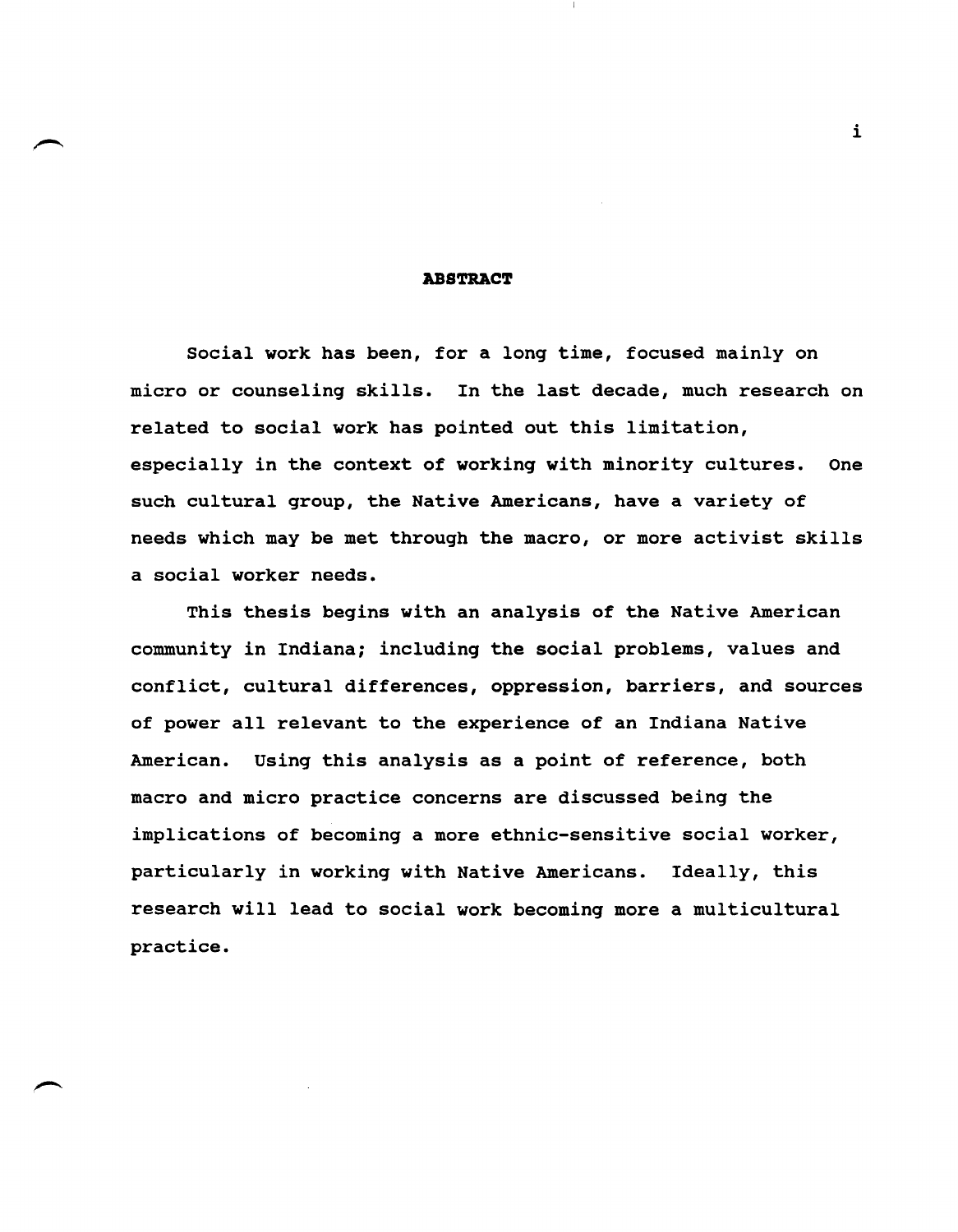#### **ACKBOWLEDGBKBHTS**

Special thanks to Judy Gray, assistant professor of social work for all of her patience, support and enthusiasm in advising me through this thesis. She has been more than generous with her time, especially considering her busy schedule.

A special thanks also to Stephen Paul, Executive Director for Students of Native American Culture this past year, and his family, for taking time out of a busy schedule to assist in helping me to put focus on my project and for serving as a strong resource in my community analysis.

A tremendous thanks to Sally Tuttle, Executive Director; Joyce Green, Bookkeeper; and the rest of the staff at Indiana American Indian Manpower Council in Indianapolis for a great deal of the community analysis and social work practice recommendations made early on in my researching the Native American community.

Thanks to Lora Siders, Secretary to the Council for the Miami Nation for her important input and recommendations in the values issues which affect Native Americans in Indiana today.

Thanks to Chris Terwilliger, who has served as a liaison to many Woodlands Native Americans, for his input and recommendations in the writing of the community analysis.

ii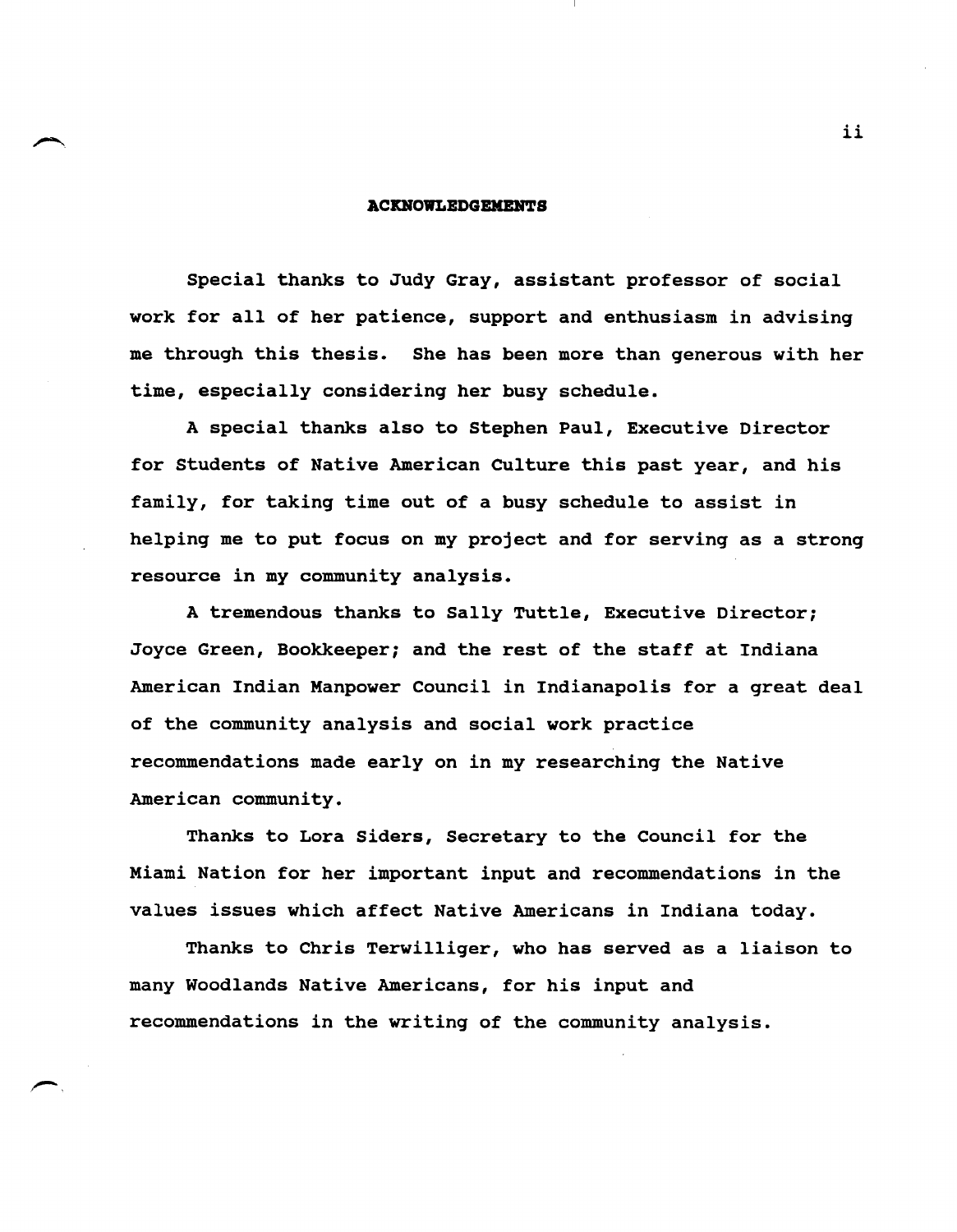#### **COMKURITY ANALYSIS**

# **Introduction**

This section will discuss the actual Native American population as a community within Indiana. It will examine the population, social problems, values and conflict, cultural differences, oppression, barriers, as well as tribal, organizational, and resources power sources. This section serves as a baseline for the proceeding sections concerned with actual social work practice. It is important to keep in mind that although this analysis is based on Indiana Native Americans, the information mayor may not pertain to any individual Native American in Indiana.

# **Identifying the population**

Indiana is home to people of 103 different native nations. As of 1993, there are 14,949 Native Americans living in the state of Indiana. Native Americans in Indiana, as well as in many states where they are living outside of a reservation, are given the title "Urban Indians" by their states. Since there are no reservations in Indiana, the state has given the population this title. There are large numbers of Native Americans from the Miami nation, as well as some Sioux, Pottawatami, Choctaw, their different tribes/ clans, and other nations in Indiana. Most Native American nations and tribes originating from Indiana were forced to relocate in the past, but still have affiliations with Indiana today. The Miami nation is the only one which can be traced back through history as being from Indiana and still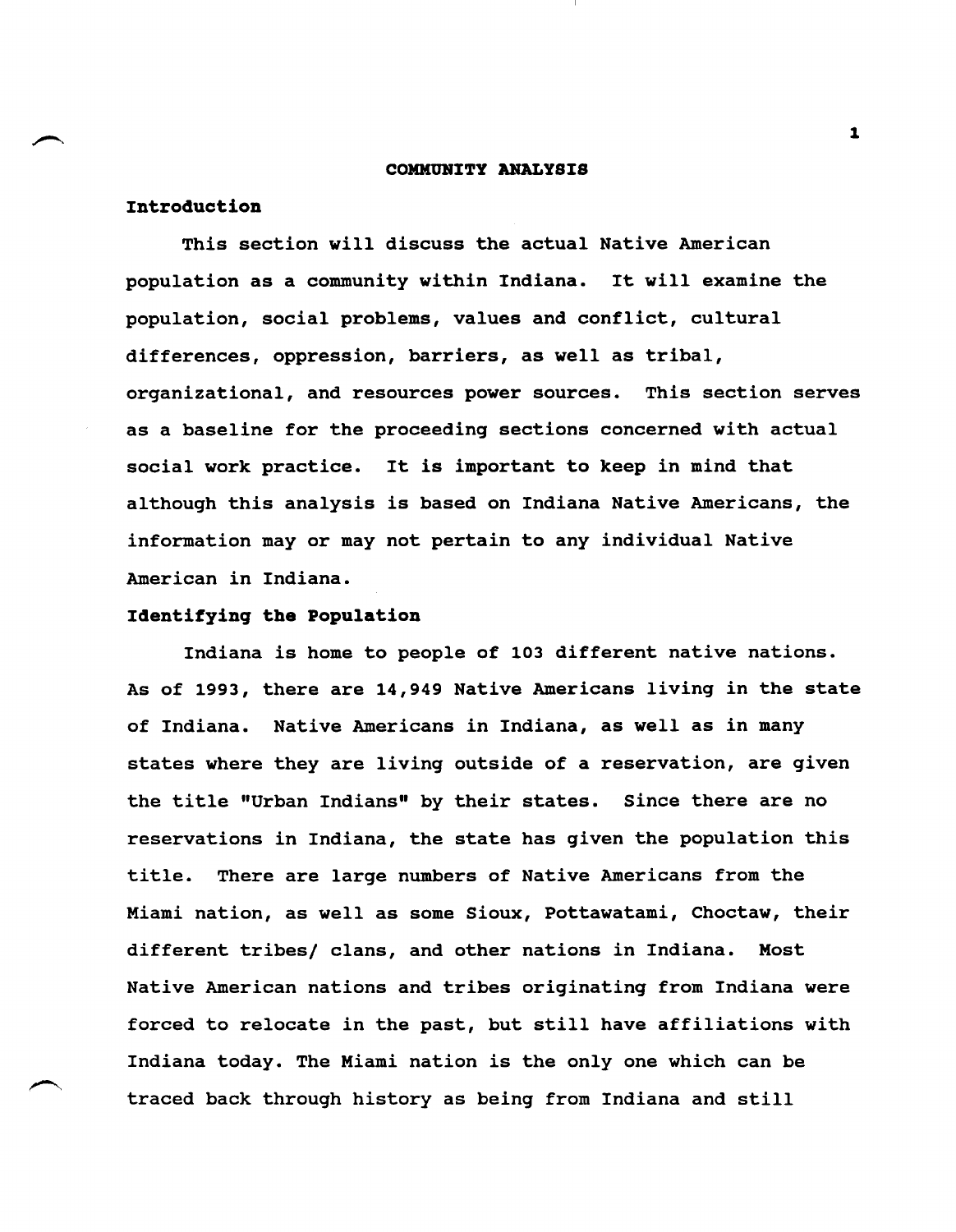living in Indiana (Tuttle).

Perceived needs of Native Americans in Indiana varies. Many Native Americans are not looking for outside help at all, they are wanting to "do their own work" (Terwilliger). It seems that the influences of the majority culture may be unwanted and the "help" offered many times to fit needs are not helpful. It seems that oftentimes, Native Americans are offered help in a rather condescending manner. The perception Native Americans have of people who want to help is a negative one.

"Indian people are at the bottom of any kind of scale in terms of any economic or political factor one wants to consider" (Wilkinson 451). According to the Indiana American Indian Manpower Council, the needs of Native Americans are large. Job placement and training are of utmost importance to fill the needs of the Native American population. The poverty rate for Native Americans in Indiana is more than triple that of the rest of Indiana, at 24.6%. In 1990, the unemployment rate for Indiana Native Americans was at a rather significant 10.2% (Bureau 138). The rate of unemployment for Native Americans in 1993 has since increased to a 12.8%, and the school dropout rate is 12.4%; both rates being somewhat higher than the rest of the Indiana's population (Tuttle).

# Social Problems

,-..

There are a variety of social problems which occur in this population within the Indiana community. First, it seems that there is no support system for the Native Americans. The reason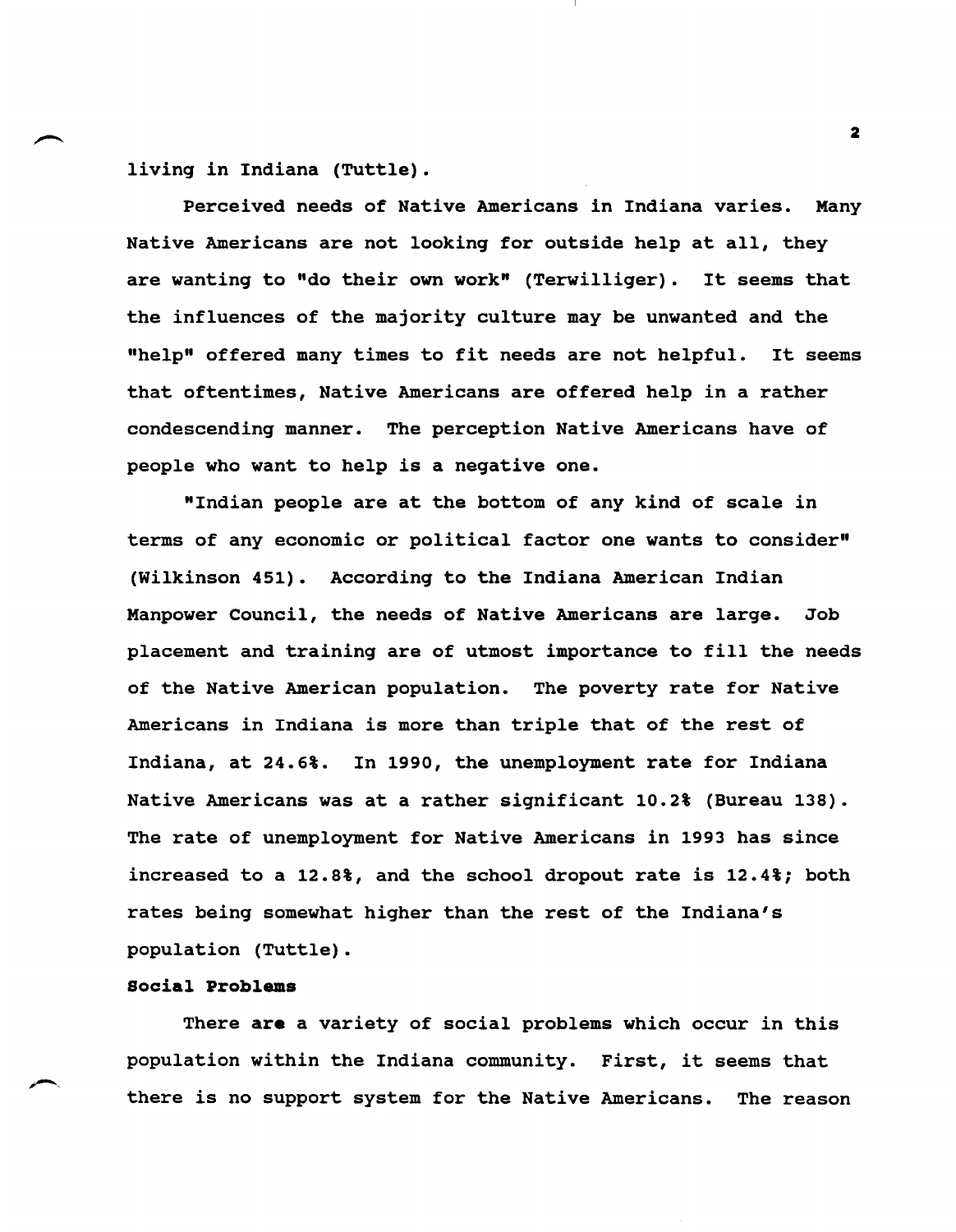for this is that there is no recognized tribe within this state. When a state has recognized a tribe, specialized state and federal funds are released to all Native Americans in that state. Tribal recognition is simply an acknowledgement from the state government that Native Americans exist and are entitled to funds specific to Native Americans. Presently, there are no specialized state funds and few federal funds which go towards Native Americans in Indiana. If even one tribe was to become recognized within Indiana, funds for services could be directly given to all Native Americans. The symptoms for this lack of support within the state take the form of a high poverty rate, a high unemployment rate, and also, a high dropout rate (Tuttle).

This data is kept recent by the Bureau of the Census, but also by the Indiana American Indian Manpower Council. It seems to be an ongoing process to measure the successes of the Council and the Native American community. This council is the only organization to serve Native Americans and is primarily aimed at helping Native Americans become self-sufficient (Tuttle).

Due to the fact that Indiana Native Americans come from over 100 tribes, it is difficult to measure whether any subgroup is experiencing more of these problems than others, but it is possible that those who are not affiliated with the Miamis may have less connection with other members and even less of a support system.

# Dominant Values **and** Confliot

"Providers [of social services] must yield to the spiritual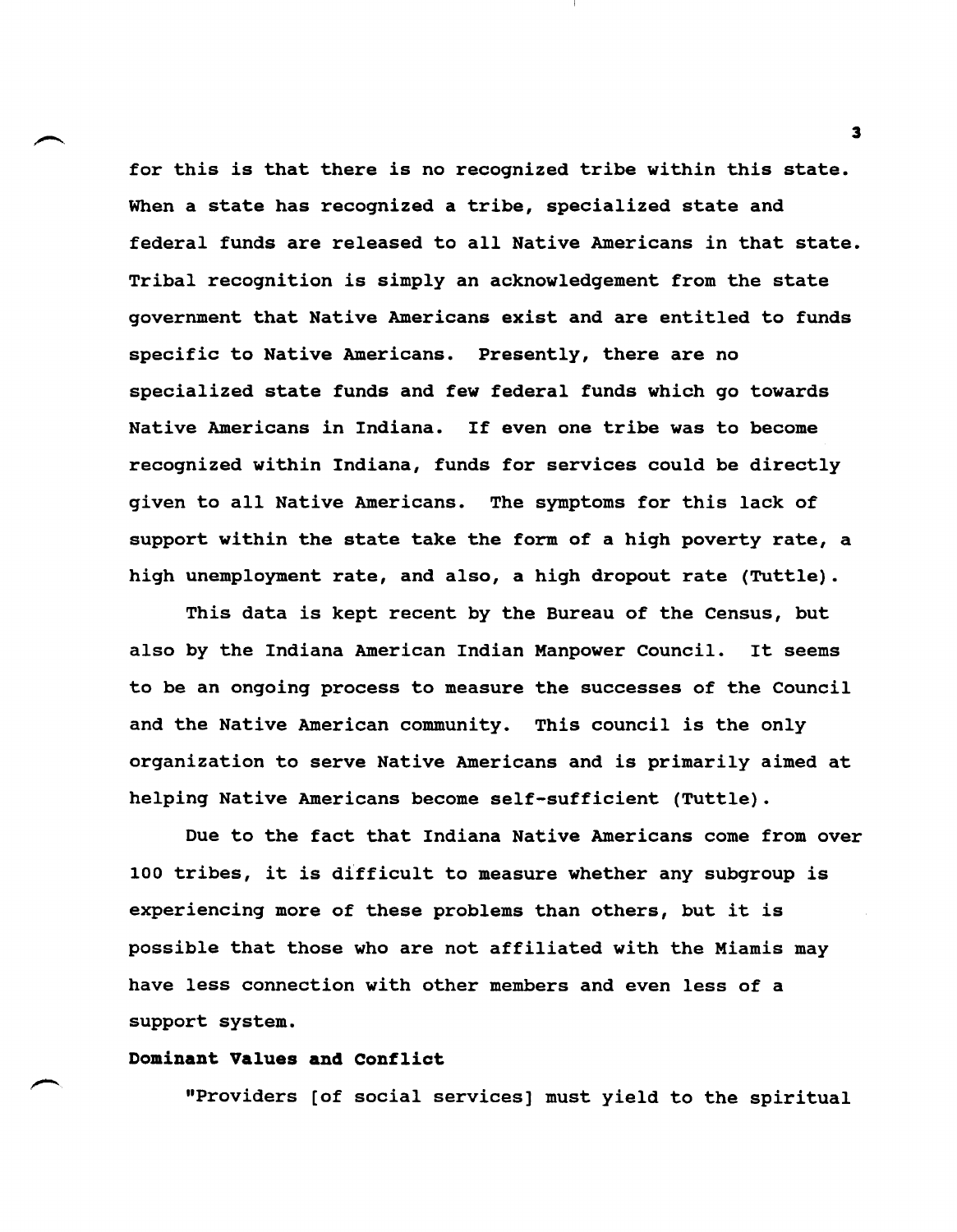life that holds Indian lives together." Spirituality is a necessary part in the life of a Native American. Suppression of this need only harms the Native American and her/his culture (Horse 493). Common bases for spirituality in Native Americans include a respect for Mother Earth and a respect for all humans (Tuttle). Another commonality in spirituality may be that all living things have a spirit and respect is important for all survival (Terwilliger). However, it is important to realize that there are several differences between nations and tribes. Spiritual beliefs and customs vary greatly but are often generalized. One Native American may not believe or practice as another does (Tuttle).

Perhaps one conflict within the Native American community and also with the outside community, stems from the Native American value on spirituality. Grave desecration, the excavating of remains for use in museums, is a timely and controversial issue. This conflict occurs in many states where human remains are being kept in museums. In Indiana, this topic is presently quite heated. A common spiritual belief in the Native American cultures is that people do not die, they pass on. To remove the remains of a body from the earth interrupts this journey and violates the people (Tuttle).

Another value conflict many Native Americans experience with the rest of the outside community is in the recent mascot issue. Team mascots, such as the Braves and the Warriors, are seen as offensive to many Native Americans. Besides the stereotyping in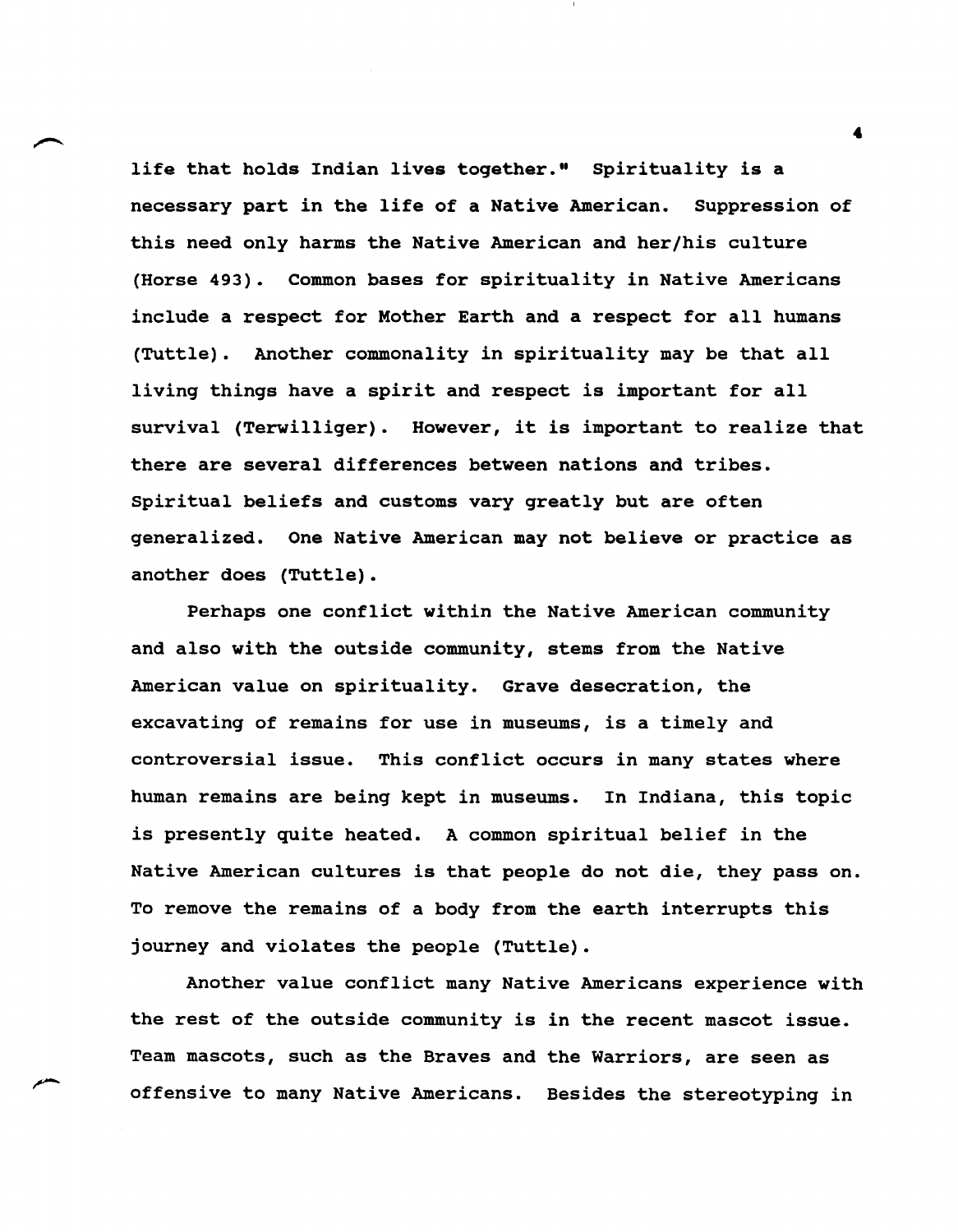name and decoration, having people as mascots is offensive. Says Sally Tuttle, "... mascots are animals and Native Americans are not animals ••• " Not all Native Americans agree on this issue, however. The Miami nation's stand on mascots is one of pride. Says one member of the Miami Council, they are "proud to be recognized by others" and recognized as positive, as winners. She also mentions that this opinion, like any, may not be agreed upon by every individual within the nation (Siders).

# **cultural Differences**

"The American Indian people are a family" (Wilkinson 451). Perhaps there is no cultural group in which the extended family is emphasized more than in the Native American family. The Native American extended family includes much more than blood lines and relatives in the European sense, it includes tribal alliances and associations, clan membership, family names, and friendship (Goodluck 519). Geographic proximity may also make a difference, but in an example given by one Native American woman, some needs are met by tribes and tribal connections which leap over geographic regions and even tribal identification (Tuttle). Many of these "family systems" are interstate and overstep geographic boundaries, perhaps mainly due to the history of governmental policy removing Native Americans from original homelands. Households in separate states may be misunderstood by many human service providers because this family structure is so far-reaching (Horse 463).

Another outstanding feature of the Native American culture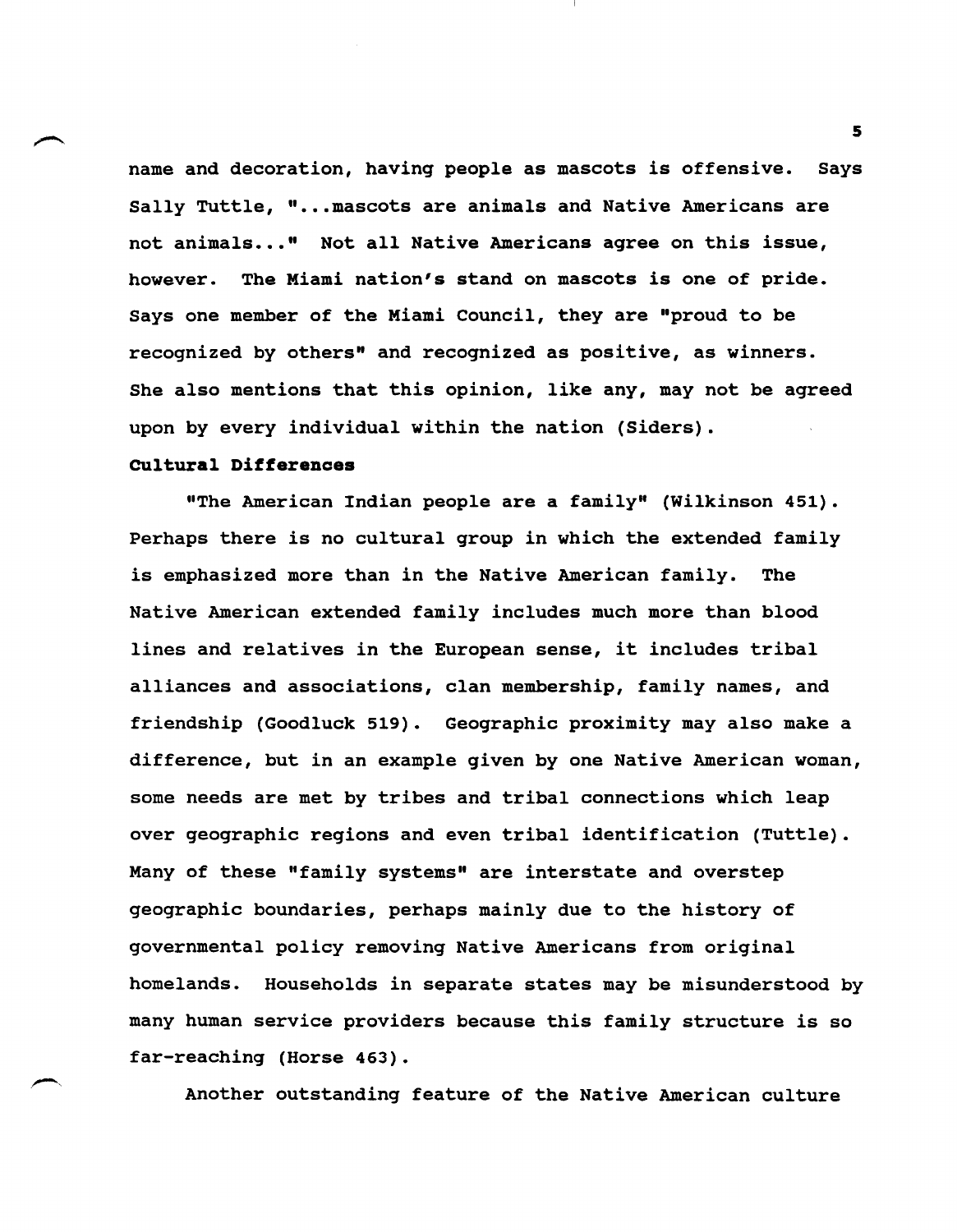is that of age and interdependence in the family structure. Children and elders are the most respected groups in this culture (Tuttle). Integration of these generations is extremely important in Native American culture. Elders and children are not to be isolated from each other, for the most part (Horse 493). The linear nuclear family system model shows a progression from birth to old age with periods of increasing independence continuing throughout. The extended system model, however, is much more circular and is marked by "periods of self reliance balanced with mutual interdependence". Value orientation among Native American families are more group oriented, as opposed to striving towards autonomy and independence (Horse 464).

## **Differences and oppression**

The way of Native American tribes and nations is a drastically different way from the mainstream, majority culture in Indiana. It is hypothesized that the idea of poverty could be non-existent if the tribes were allowed their original structure. The notion of progress within a community is usually seen as moving up or moving out, while the Native American concept of progress stays within the original community. Survival as a group, not just individually may be a goal of the Native American people, especially considering how much of these tribes and nations have been divided geographically and legislatively (Wilkinson 453-54). Perhaps this hypothesis can be illustrated by pointing out the importance of the extended family in Native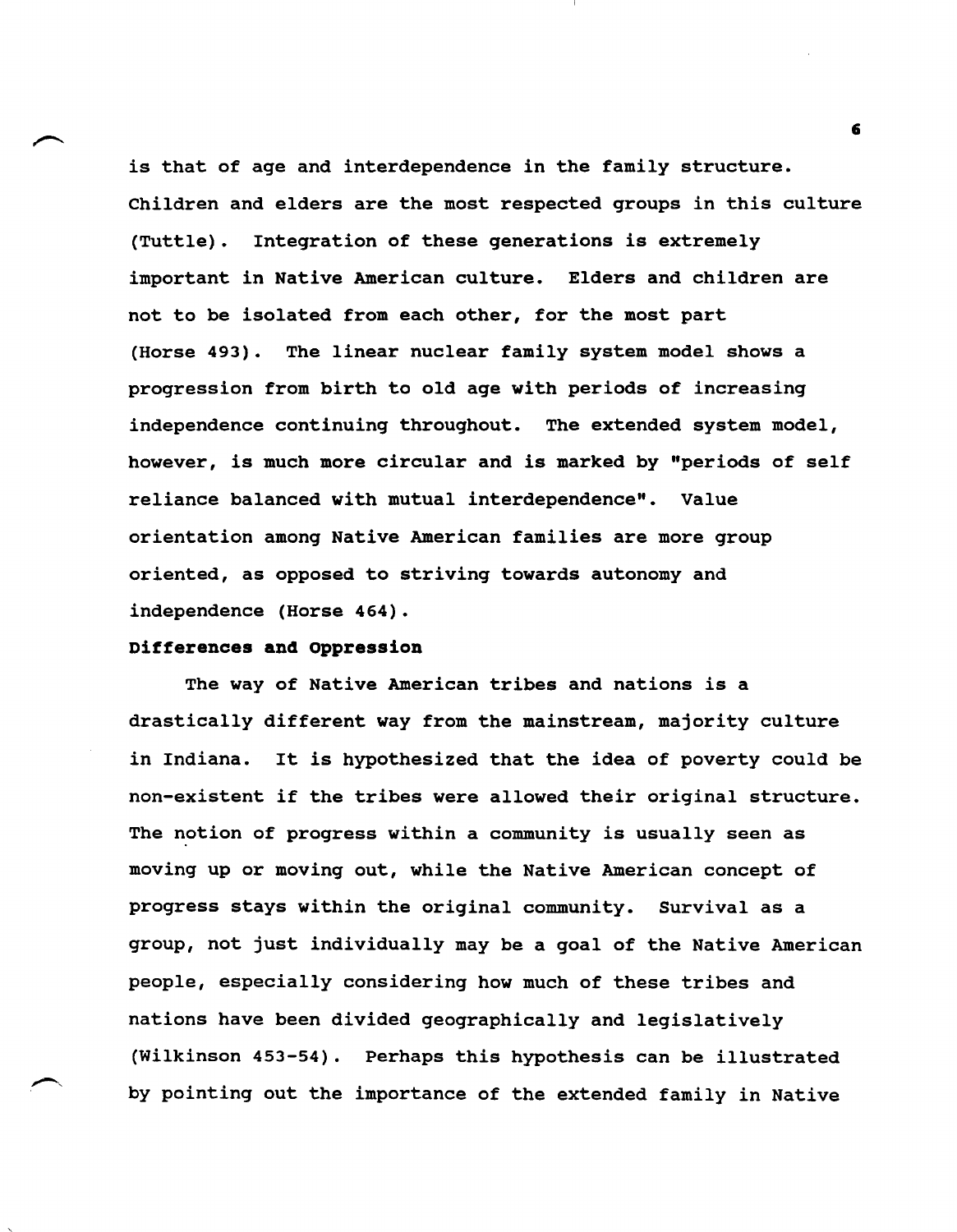American culture. The priorities of this family does not lie in leaving the family to "succeed" elsewhere, but to work together collectively. What may appear to others as poverty, according to numbers, is not poverty to the nation, tribe, or clan. Lifestyle and geographic differences must be taken into account when discussing this hypothesis.

Native Americans are constantly being generalized by social services workers and others. They are all seen as the same and not recognizably different by much of society, especially in Indiana where a Native American may not be distinguishable from another or from a European American. There are at least 150 North Native American tribes which exist (Terwilliger) and there are people from at least 100 of these tribes living in Indiana (Tuttle). Each tribe is also like a small nation. Each one has its own distinct language, religion, culture, and history. Among North Native Americans, there are 200 mutually exclusive unintelligible languages alone (Carpenter 455)! It is important to see each of these tribes as individual, as separate nationalities (Wilkinson 452).

## **Barriers**

Prejudice against Native Americans is not a problem in Indiana. Unlike many other minorities or ethnic groups, Native Americans are not always visibly different from those people in the majority and many Native Americans do not necessarily have physically distinguishing characteristics (Tuttle, Terwilliger). It is not surprising to find that one of the strongest concerns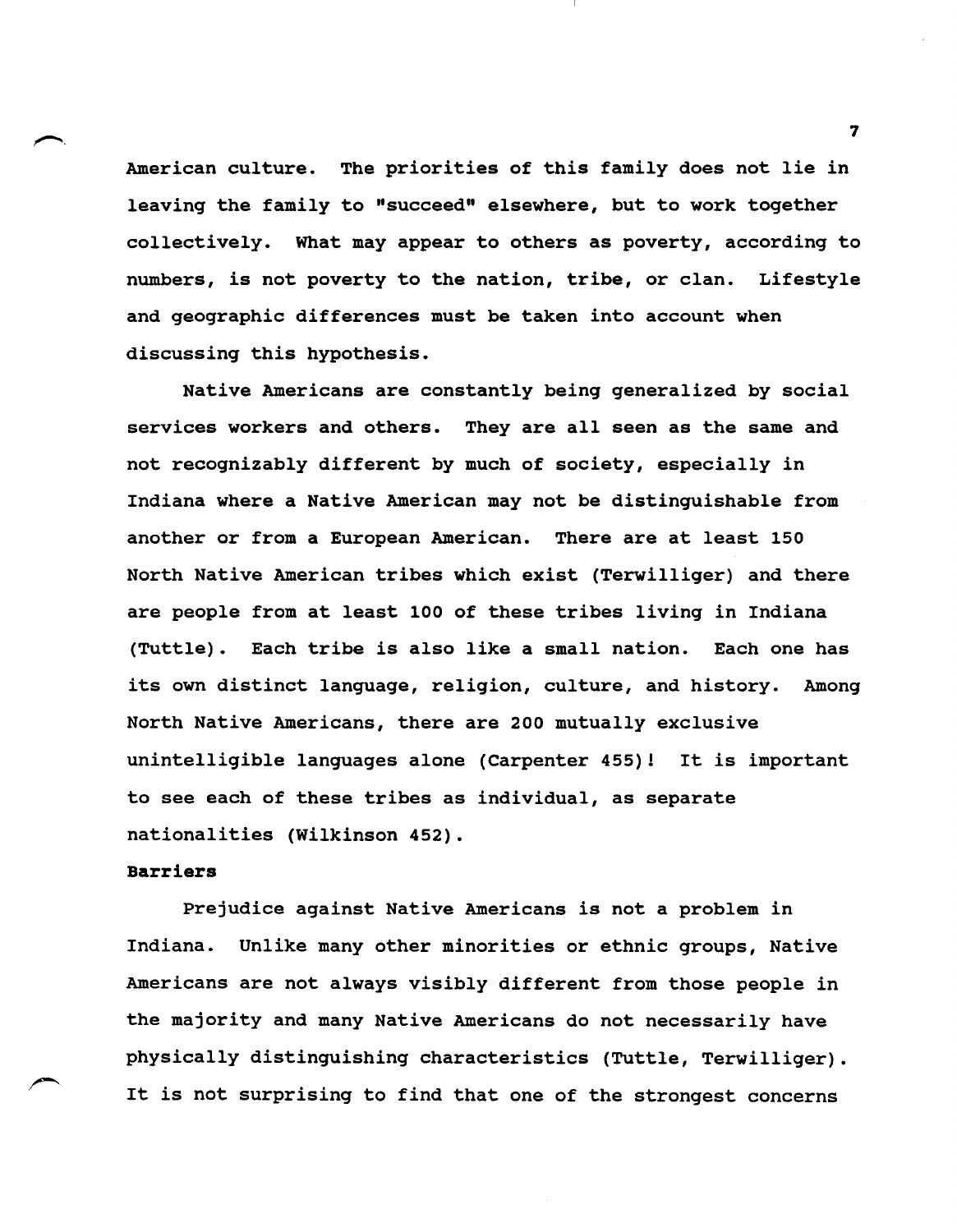Native Americans have in Indiana is that many people feel that Native Americans are "dead and gone", especially in this region. Many people seem to believe that the only Native Americans left are those living on reservations (Tuttle).

stereotyping of Native Americans is still very strong, in Indiana and all across America. A few of these stereotypes and myths pointed out include: laziness, drunkenness, stoic, warlike or bloodthirsty, unemotional, aloof, and a number of others (Edwards 499). Common stereotyping of Native Americans in Indiana include alcoholism, gambling, barbaric behavior, and following New Age religion (Tuttle, Terwilliger). It is important to remember that Native Americans are as "individualistic as members of any other group" (Edwards 499), and generalizations are impossible to make.

Alcoholism, a common disease which afflicts many people, is emphasized by movies, media, and even social services as being strongest in the Native American peoples. Many Native Americans are harmed by this generalization (Tuttle). Although it is possible that alcoholism runs heavier in Native American groups, the numbers and region in which one lives makes a difference in affected people. In many minority groups, alcoholism runs high, partially due to the economic and social conditions. It is a stereotype that Native Americans in Indiana are more likely to be alcoholic than any other group (Terwilliger).

Another stereotype is being carried out by recent self-help and new age religion material. Also referred to by some as "the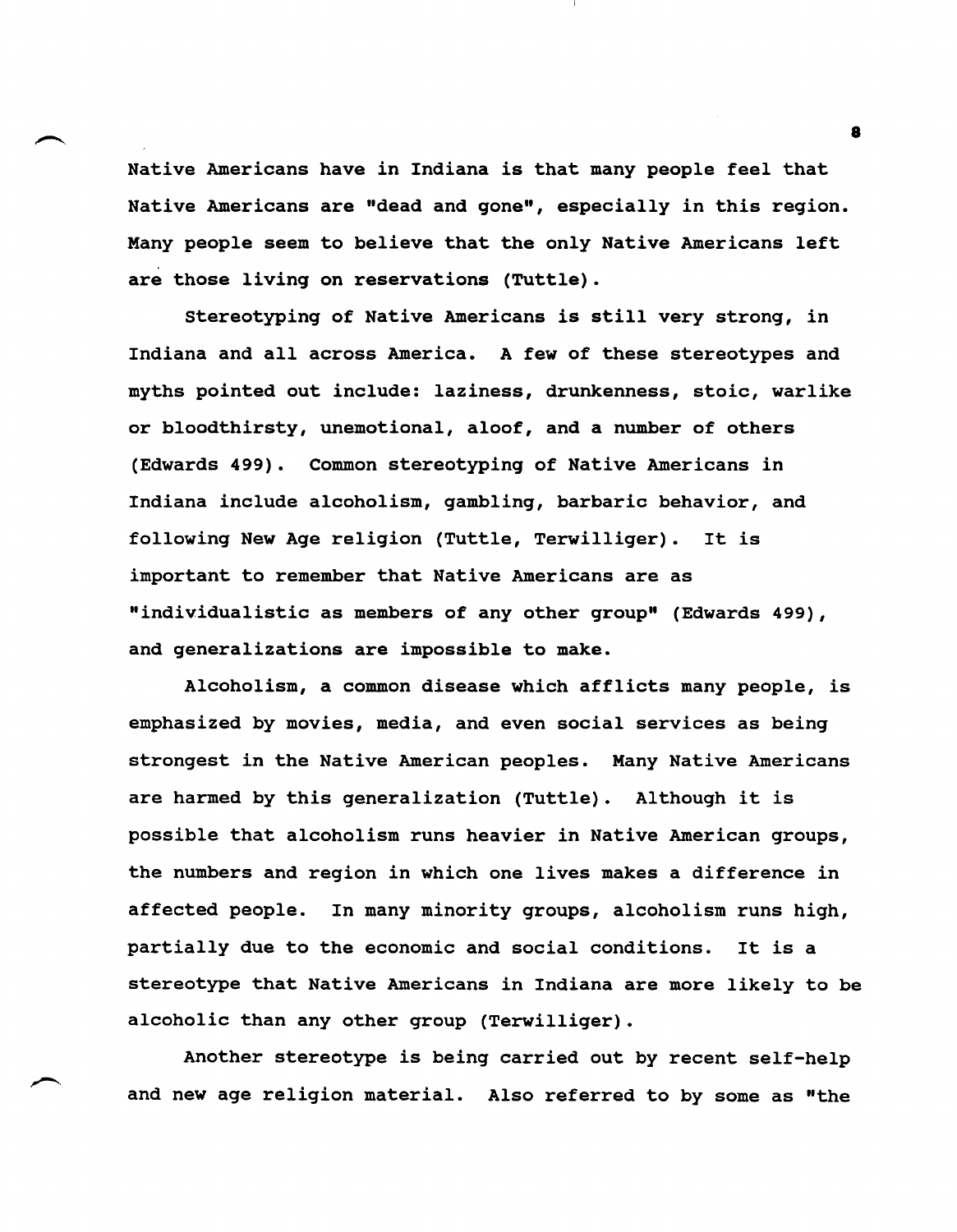wanna-be situation", those who claim to know the Native American spirituality and have integrated it into their own work, disturb many Native Americans in Indiana and elsewhere. Many people refer to the Native American spirituality but do not see that there are many differences within tribes, nations, and clans. Also, many people are confused and believe Native American religion to be a series of gods or spirits, and not a respect for the earth (Tuttle).

The last barrier many Native Americans face, in Indiana and elsewhere, is that of misunderstanding by others. This is especially true in the area of employment. Some customs and traditions carried out by various tribes and nations may require days off of work or the equivalent of mainstream Christian holidays. Many times, when ceremonies are being held, it is important for families to participate, even if that participation means traveling or giving up other commitments (Edwards 400), such as work.

Another misunderstanding common in the workplace is that of hair length, especially for men. It is traditional in most Native American cultures for both women and men to wear their hair long. In fact, in some cultures, it is a sign of respect to wear long hair and the hair should only be cut for tragic events in life, such as a death, to show respect as well. For many white or mainstream employers, this is a sign of disrespect or even messiness (Tuttle).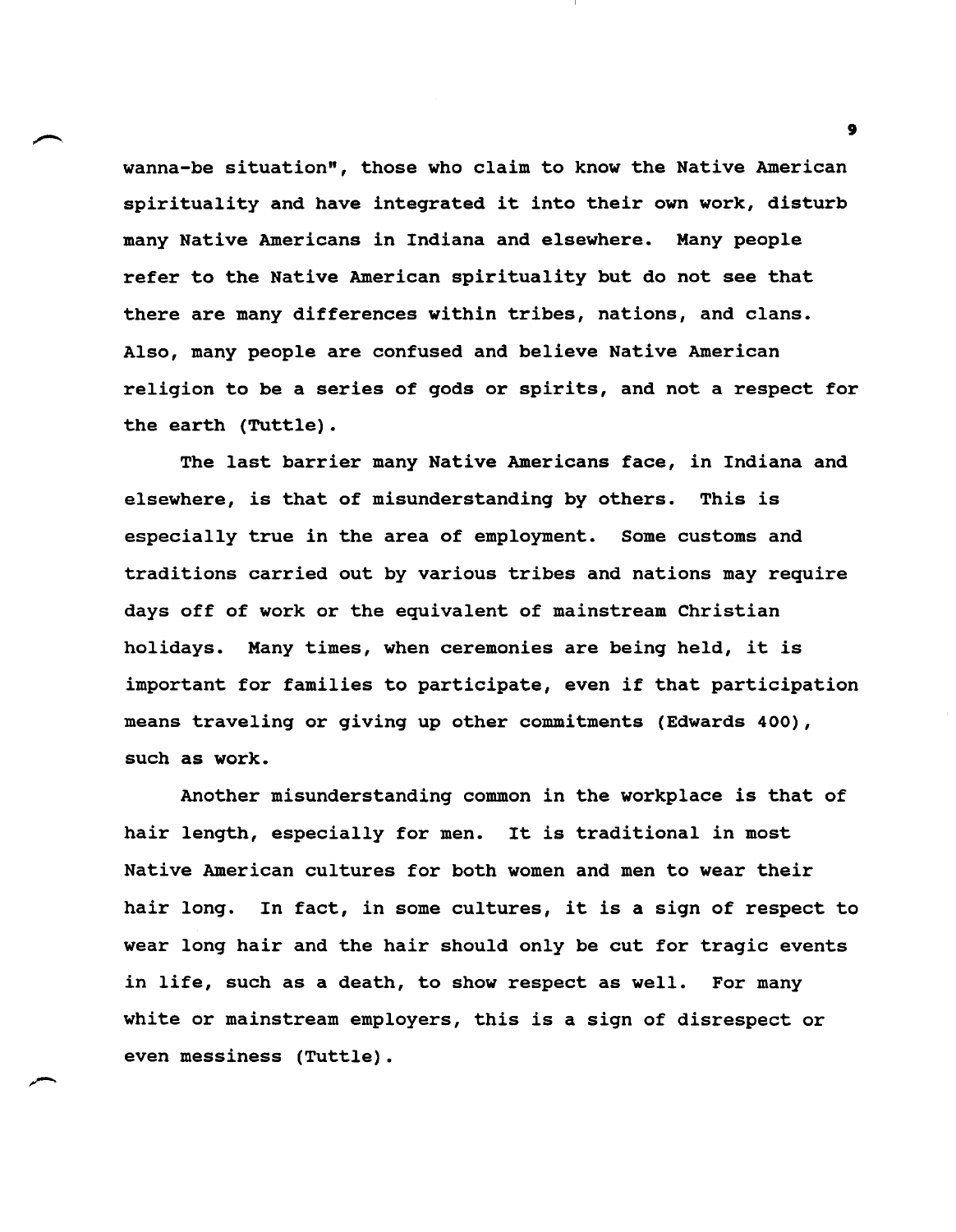## **Tribal Versus Government Pover**

A "...tribe is...a big self-help organization that is designed to help people and meet the psychological, spiritual, and economic needs of its members" (Wilkinson 454).

One example of this ideal comes from Sally Tuttle, a Choctaw, describing her experience at a Hopi hospital. After becoming sick far away from her homeland or family, she checked into the Hopi hospital. She paid \$25 for her visit to a hospital which handled all healthcare (dental, eye, etc.) under one roof. The hospital also billed the Choctaw nation for her visit, although she does not live in the actual Choctaw region and she is not a Hopi (Tuttle).

As mentioned earlier, there is no state recognized tribal identification in Indiana, in fact, there is no policy or procedure in Indiana to get a tribe recognized. The Miami nation is the only group which can even attempt at this procedure due to this being their original territory. If there was just one tribe recognized by the state of Indiana, state funding for Native American organizations could open up and an Indian hospital and similar services would be made possible (Tuttle). without this official recognition, however, the tribes are powerless to help themselves to the degree which is possible and the self-help system which could be enacted cannot.

Recently, the Miamis did attempt to become officially recognized by the state legislature, but the attempt failed. It appears that there is no definite process for gaining this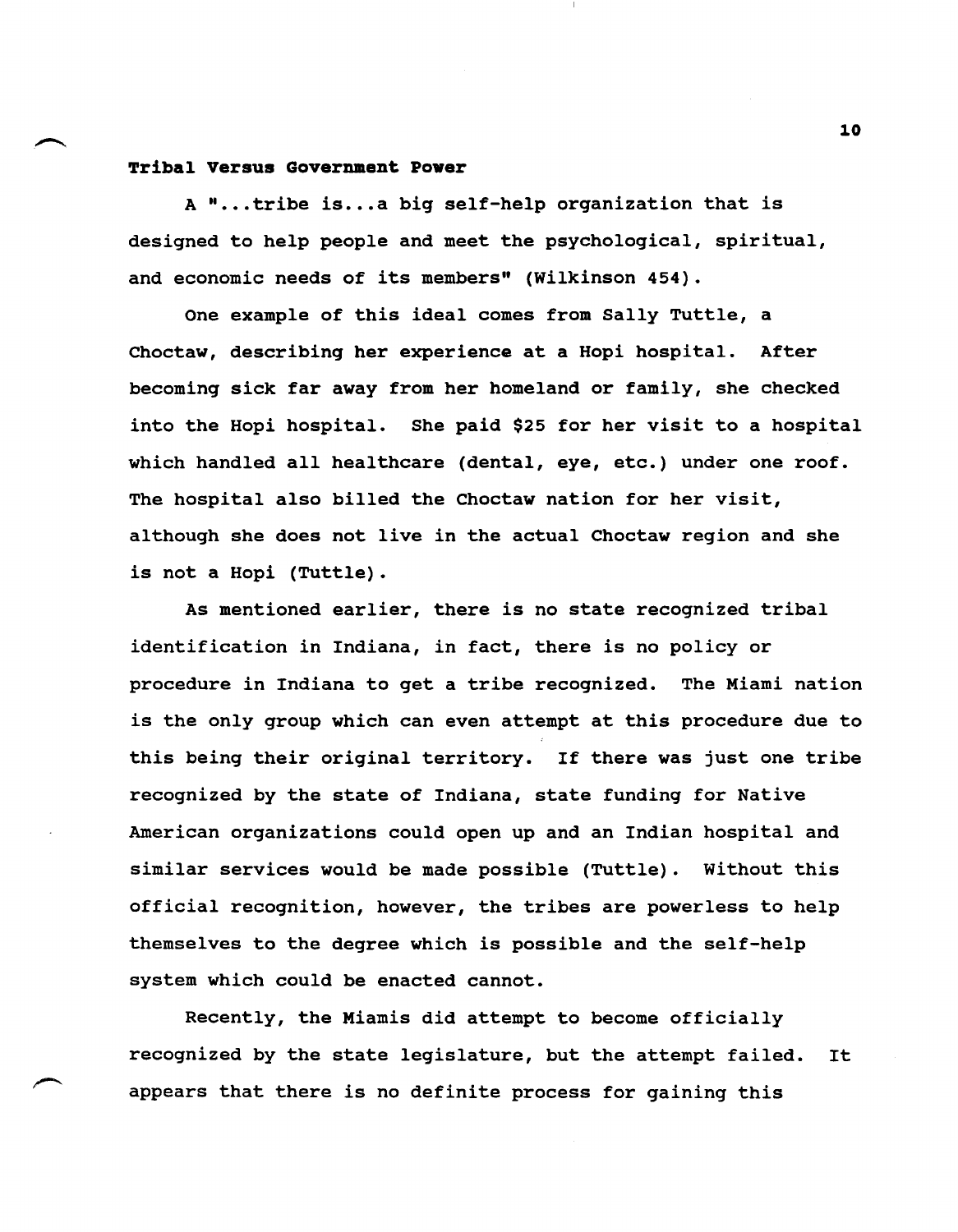recognition. Instead of being granted the tribal recognition, the Miamis were given organization rights. Says Siders of the Miamis, the Miami nation has been "recognized without being recognized" by being incorporated. The Miamis are now a 501.C3 organization, but not as a recognized, identified tribe in Indiana (Siders).

## **organizational Power**

The largest organization and the only specified service for Native Americans in Indiana is the Indiana American Indian Manpower Council. There are four offices in Indiana, all located in Indianapolis, Evansville, Fort Wayne, and Peru. The mission of the Council is to "provide education, training and employment opportunities for Native American Indians, Alaskans, Hawaiians, South Islanders, and Samoans in Indiana." They provide services such as job training, search, and placements, adult literacy and GED, career counseling and resume classes, and computer education. They are funded by the U.S. Department of Labor's Division of Indian and Native American Programs Job Training Partnership Act and also receive some state funds for economic development. In order to be eligible for these services, the client must have been unemployed for at least seven consecutive days and must have a legal document proving Native American lineage. Anyone under-employed or economically disadvantaged is eligible for some of the services (Indiana).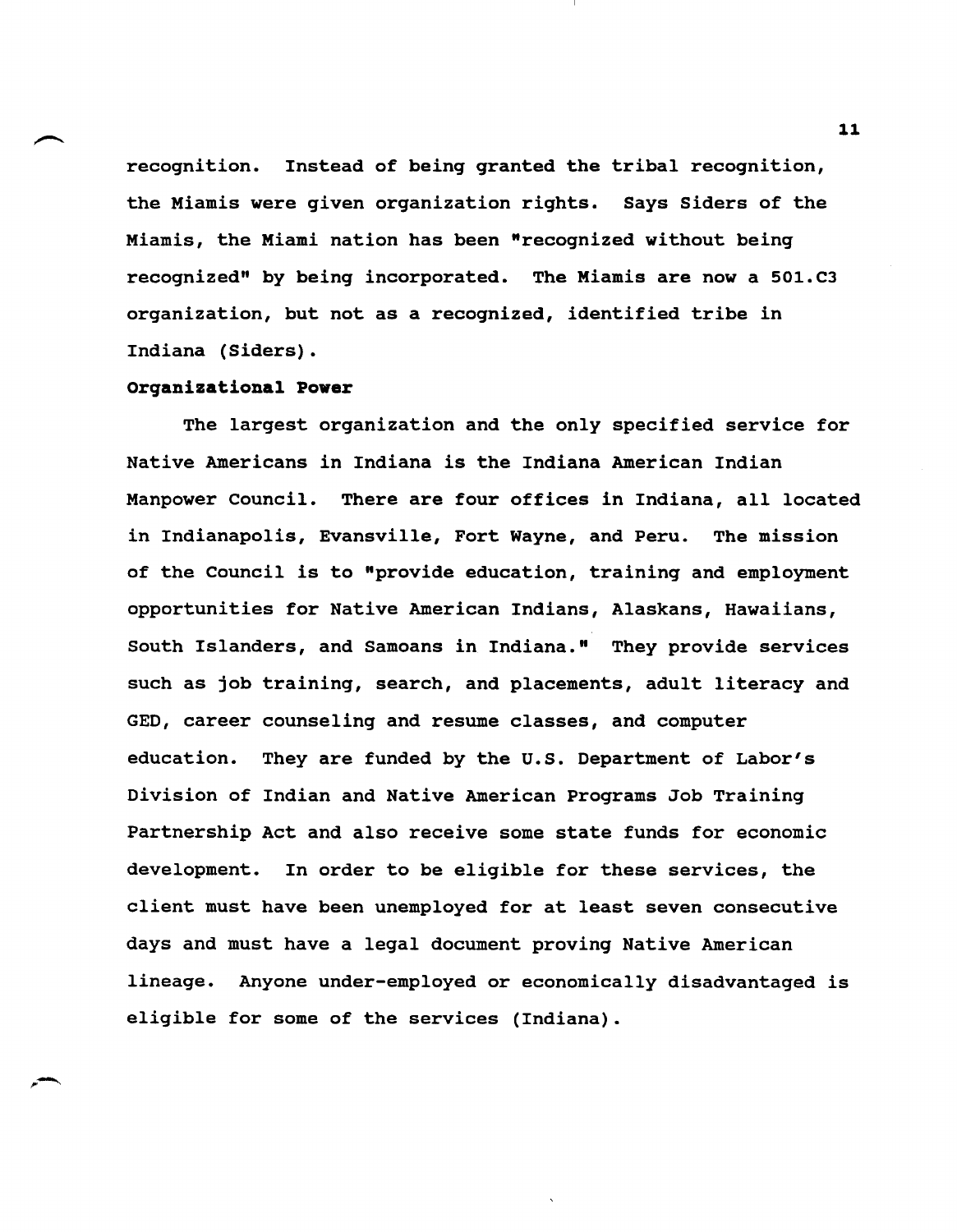## **Resource Power**

Resources include such things as money, jobs, schools, and housing. Many groups who have higher levels of poverty and unemployment have somehow been allowed less of these resources in the past. According to Walters (24-26), there is a high level of institutional racism leading indirectly into monetary resource shifting. Competition among majority and minority groups for funding often occurs, especially at the state and local levels, and the minority groups oftentimes lose out on needed resources (Walters 26).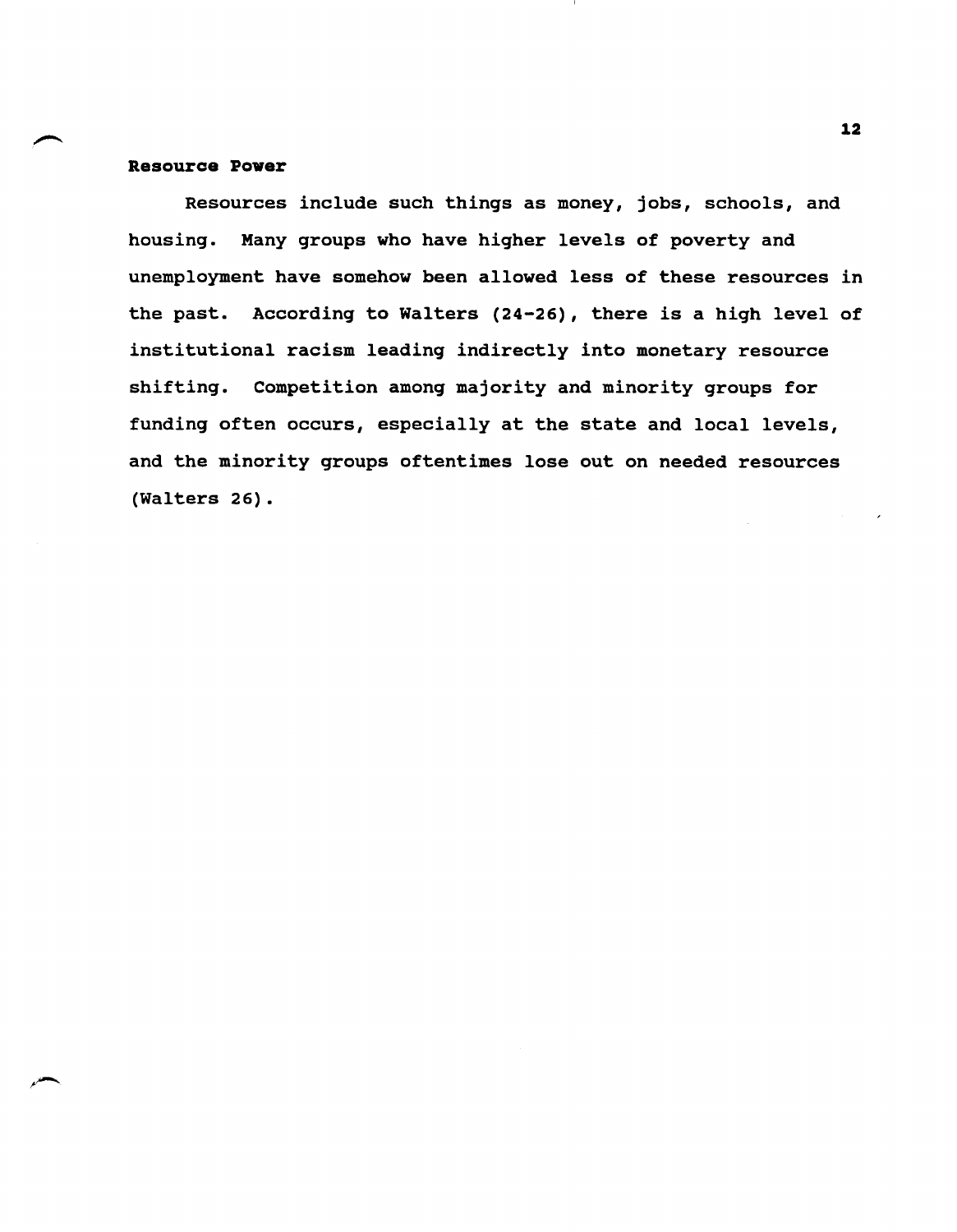#### **IMPLICATIONS FOR SOCIAL WORK**

The followinq sections, macro and micro practice, as well as recommendations, will discuss the implications of social work and the Native American client. Usinq information qathered about Native Americans in the community analysis, as well as a more multicultural point of view, applications will be made of social work with Native Americans.

Althouqh there seems to be a much stronqer need for macro skills when workinq with Native Americans, it is important to realize the importance of usinq both macro and micro level social work in workinq with this minority population. There is a need for social workers to use both types of practice skills while inteqratinq a stronq respect for both the individual and her/ his culture when workinq with Native American peoples.

The recommendations section of this paper will tie the macro and micro practice sections toqether to propose solutions to existinq problems mentioned in the community analysis. It will be lookinq at the problems of unemployment, myths, value conflicts, lack of state tribal recoqnition, poverty, and school dropout rates.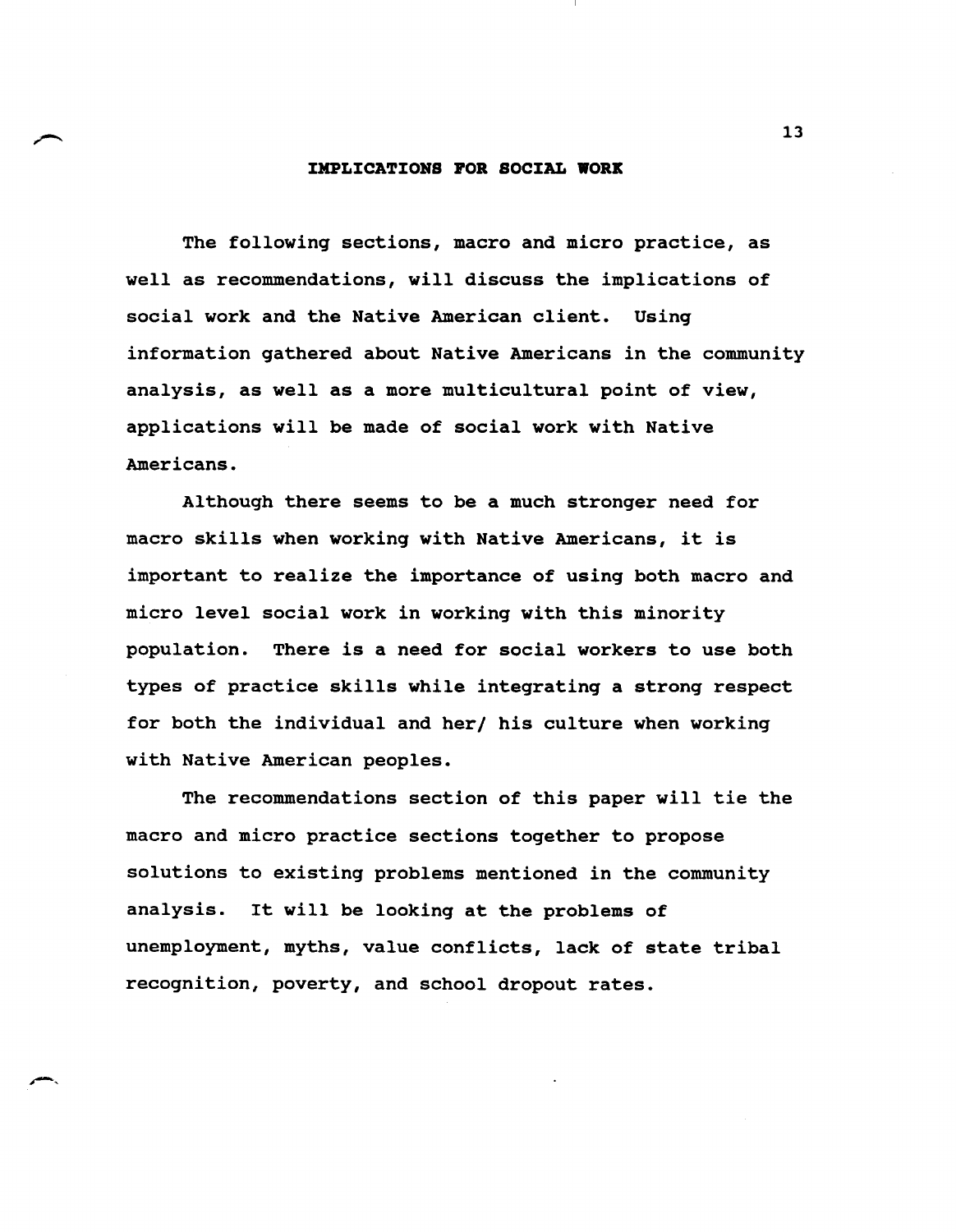### **MACRO PRACTICB**

#### **The Need**

Macro social work, with a focus on community, organizations, and resources and power, is essential in the field. community, an understanding of a place set within geographic boundaries or of people with special interests and the connections made in networks of organizations. Organizations, in turn, are important in that they may include those active in the delivery of human services as well as political, social, and religious organizations. Relations in inter- and intra-organizations influence how well the organization network functions. Knowledge of resources and the power community members hold it also imperative for macro level social work. The social worker needs knowledge of available services and how to use them before power and resources can be utilized (Devore 241).

In working with Native Americans, social workers must realize that their clients will be coping with socio-cultural factors such as racism, poverty, and victimization as well as the more obvious, direct problems. Realizing this, social workers must be able to practice macro skills. Social work with various culture groups often does not focus on the protection of rights and benefits as much as needed (Washington 106).

The macro practice focuses less on the individual, but in the past there has been more of a need in changing institutional practices to meet human social needs. The focus of social work is often far too individual focused to realize the greater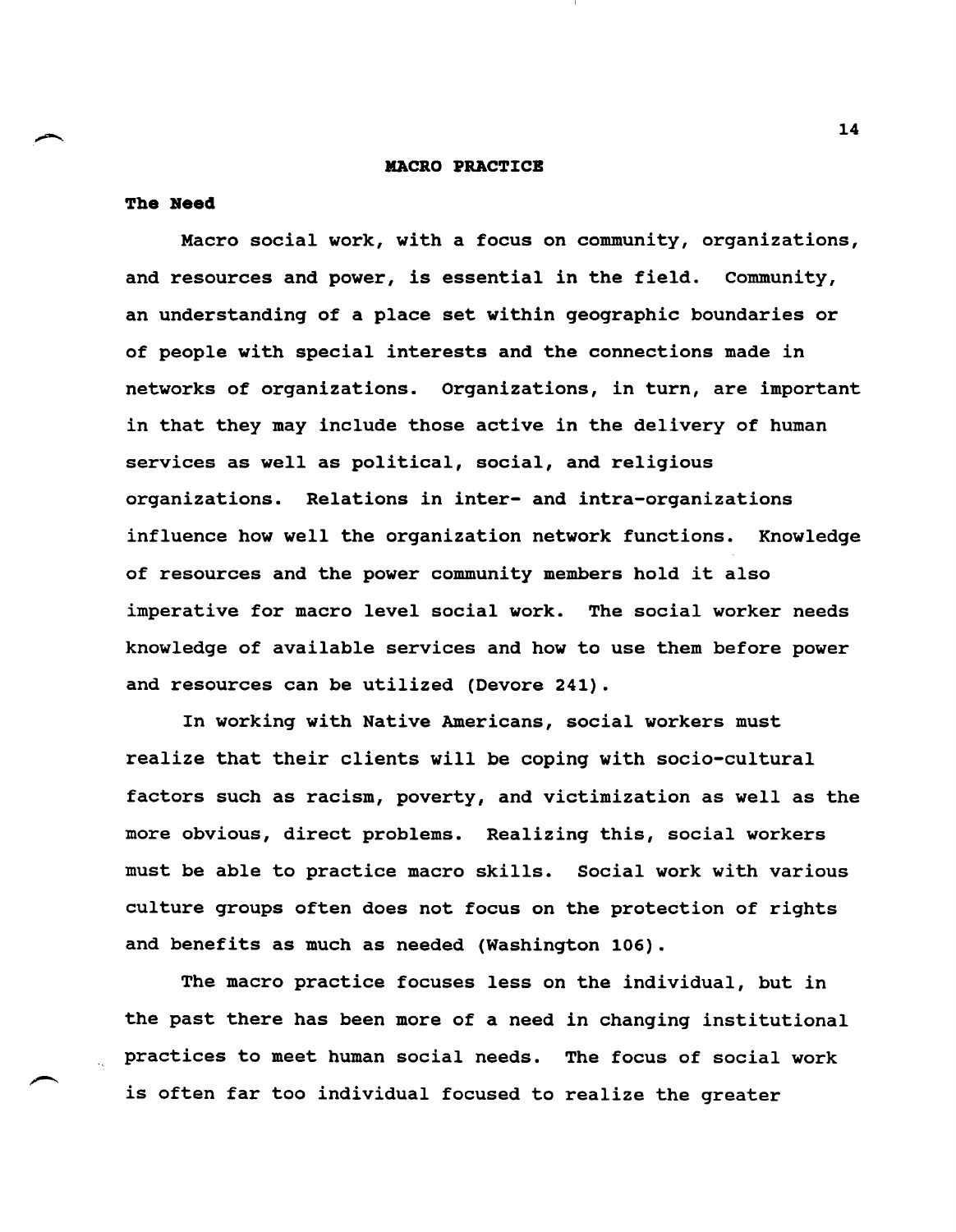community need. It is imperative that social workers apply community organizing skills to identify targets for change as well as realizing where the power sources are in order to bring about change (Washington 106).

## Ethnicity

Ethnicity refers to the "sense of peoplehood experienced by members of the same ethnic group" (Devore 23). Ethnicity is a "functional imperative of society--a means of seeking inclusion in the mainstream of society and of preserving ethnic differences" (Washington 104). Perceptual experiences, shared symbols, oral traditions, feelings, and sentiments help make up these differences (Washington 105). In turn, these experiences affect the external environment of the individual as well as the ethnic group.

Ethnicity has an important place in the social work field. In fact, social workers need to realize that usual practice techniques are not always transferable from one ethnic or minority group to another (Washington 104). Different value orientations from different life-styles and life-chances not only affect human behavior (Washington 105), but connections with community, organizations, and resources. Historical and sociocultural references of client problems are significant in the problem-solving process (Washington 106).

## Ethnomethodology

Ethnomethodology is the study of the "patterned, socially transmitted life-styles of cultural and social groups". It is a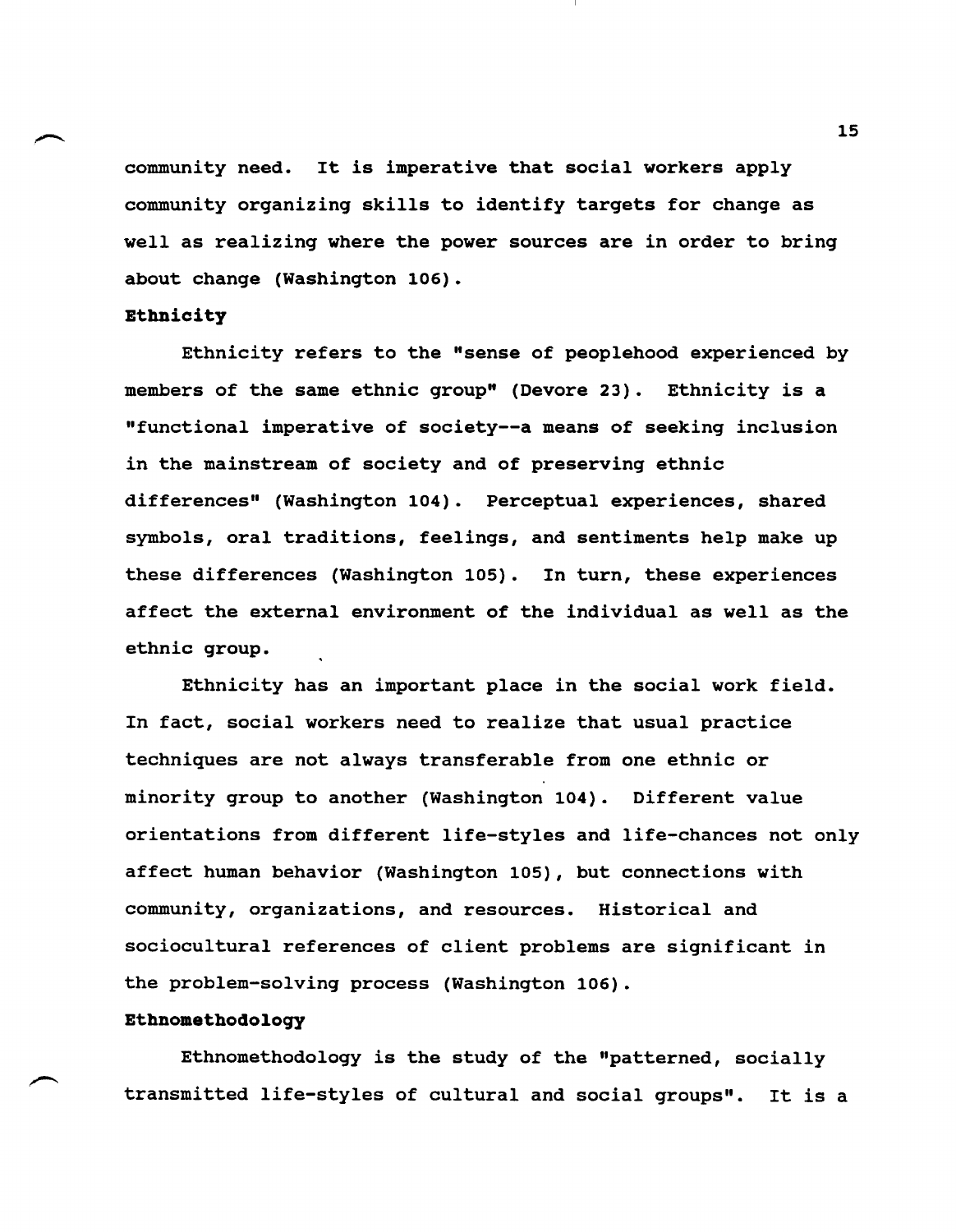valuable model for understanding clients whose social development occur outside of society's mainstream. This model may be used to understand the significance of one's ethnicity in its affects on behavior, needs, and competence (Washington 104-05).

The ethnomethodology model involves two basic principles. The first of these principles is that people take for granted the "background features" of their own everyday life. The history, shared symbols, oral traditions, feelings, and sentiments are all taken for granted by their own group, but are not so apparent to those outside the ethnic group. The second basic principle is that ethnic minority groups have a collective conscience of knowledge which helps to make certain groups hold together more than others because of their general knowledge and understanding (Washington 104-06).

An ethnomethodologic approach to social work would include much more macro-type activities from social workers. They would become enablers, planners, brokers, and advocates for the people, as opposed to the more direct practice skill of one-to-one counseling. There would be more a focus on mobilizing the people, and advocating and enlisting others within the community to be active in that manner (Washington 106). Also, those who do take this approach into their practice, will find that they are not as much in the leading roles as they were before (Lewis 497). They will become facilitators and resource persons in this model. There would be more of a focus on changing the dysfunctional institutions, not the individuals who may have become victims of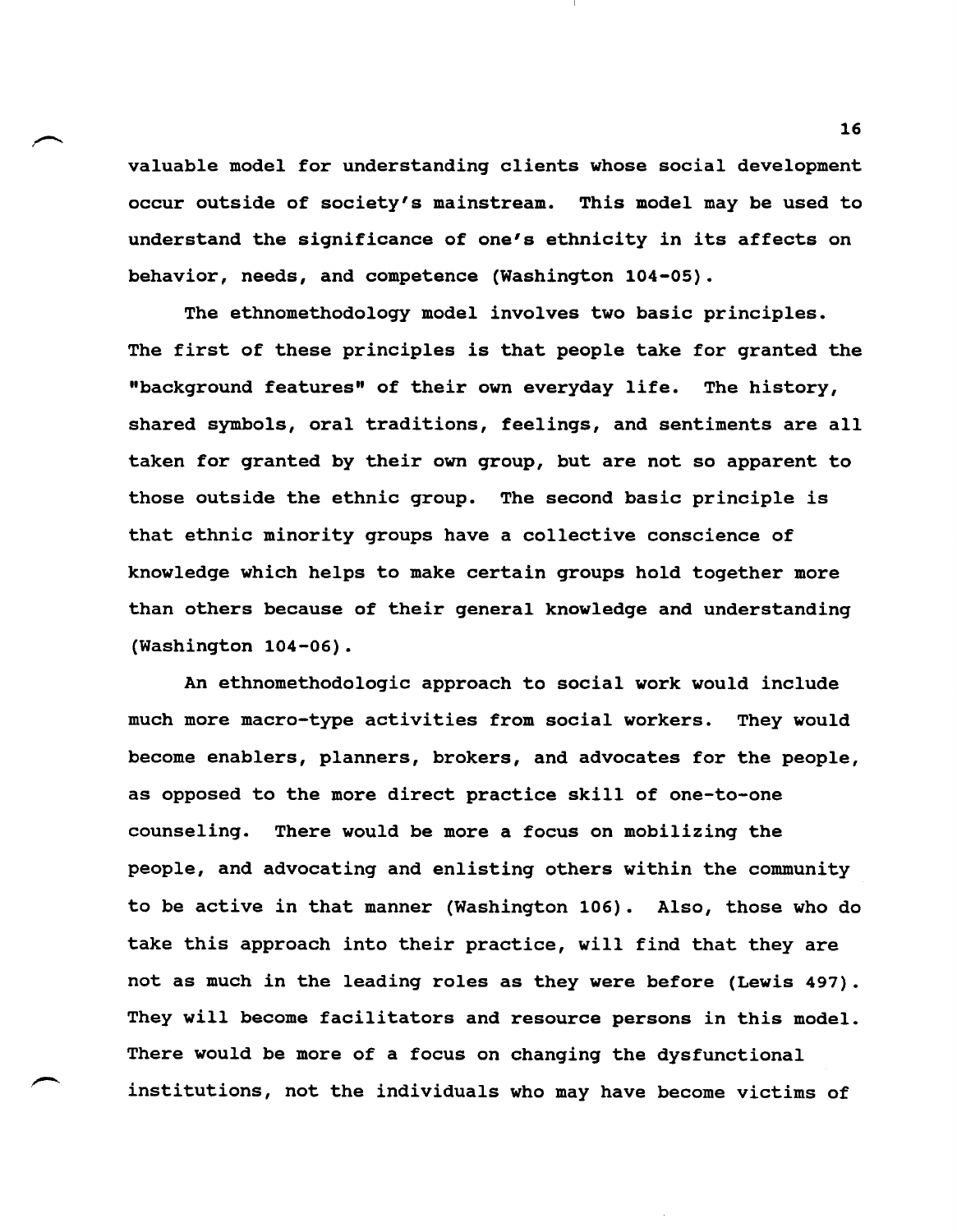the institutions (Washington 106).

## **Roles**

Perhaps the biggest concern of a social worker working with Native Americans in Indiana would be of the tribal recognition. A social worker would be involved very little in leading; instead, she/ he may be more involved in advocating and mobilizing the Native American leaders in the community and serving as a resource person. The focus would be on the fact that the state institution has prevented the Miami nation from processing and finding out what is needed to become recognized.

Another large concern of the social worker in Indiana would be of the high poverty, unemployment, and dropout levels. What institutions have failed the individual? The social worker may assist in being a broker or enabler, going into the schools and employment offices, trying to assist in finding out why and to what extent they are failing the Native American population. A social worker may be a planner, working with Native Americans to find out how these institutions can be changed.

The ethnomethodology model may be quite useful for social workers. Although social workers are often in contact with ethnic groups outside of the mainstream (if not identified as one with different ethnic background) they are not often able to integrate this knowledge with any sort of problem-solving. The realization that social work will involve working with those of all backgrounds is quickly learned, but the differences between these groups may not be taken into consideration. Experiences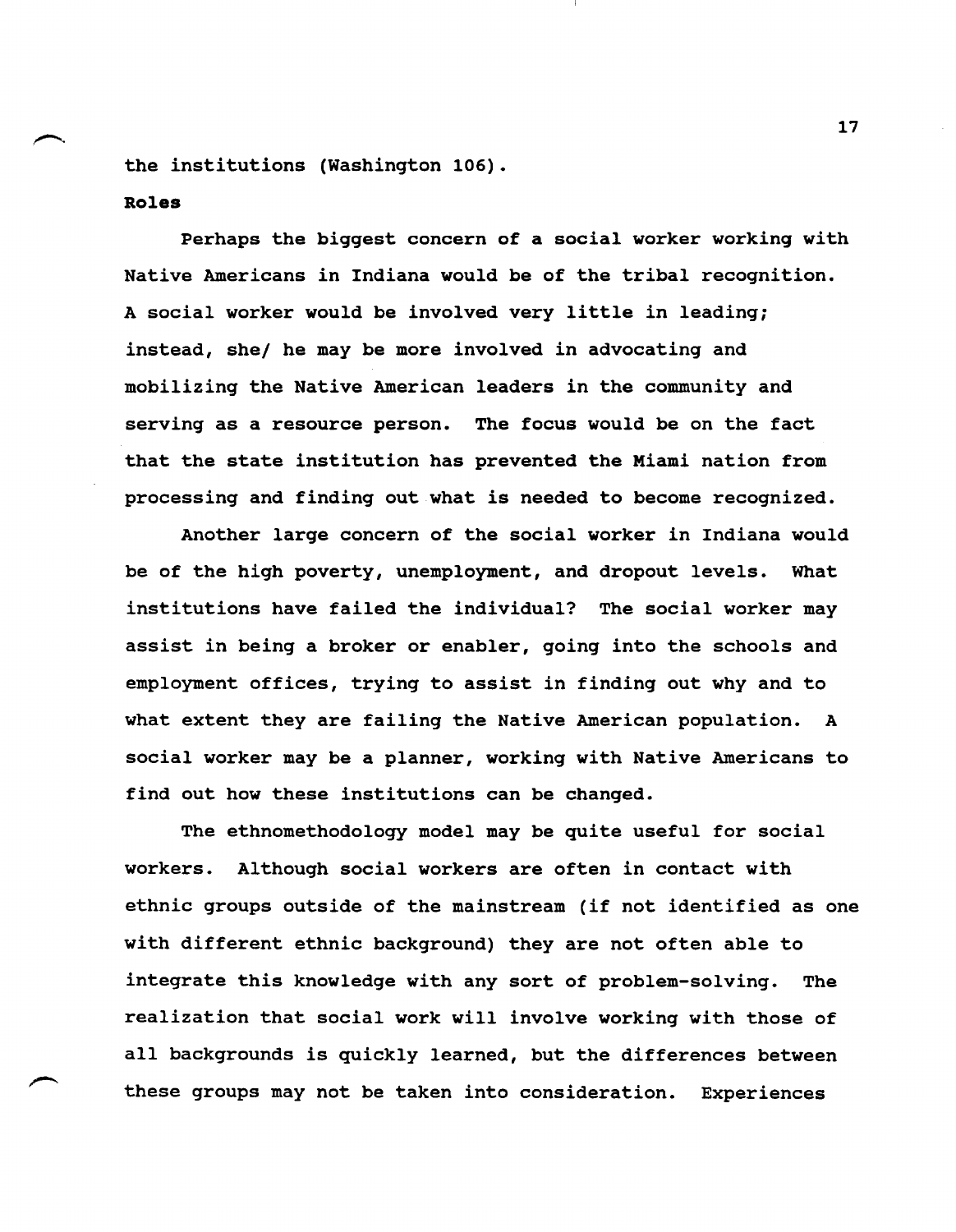differ due to societal structure and biases, leading to differing value orientations, which are often overlooked in social work.

 $\mathbf{H}$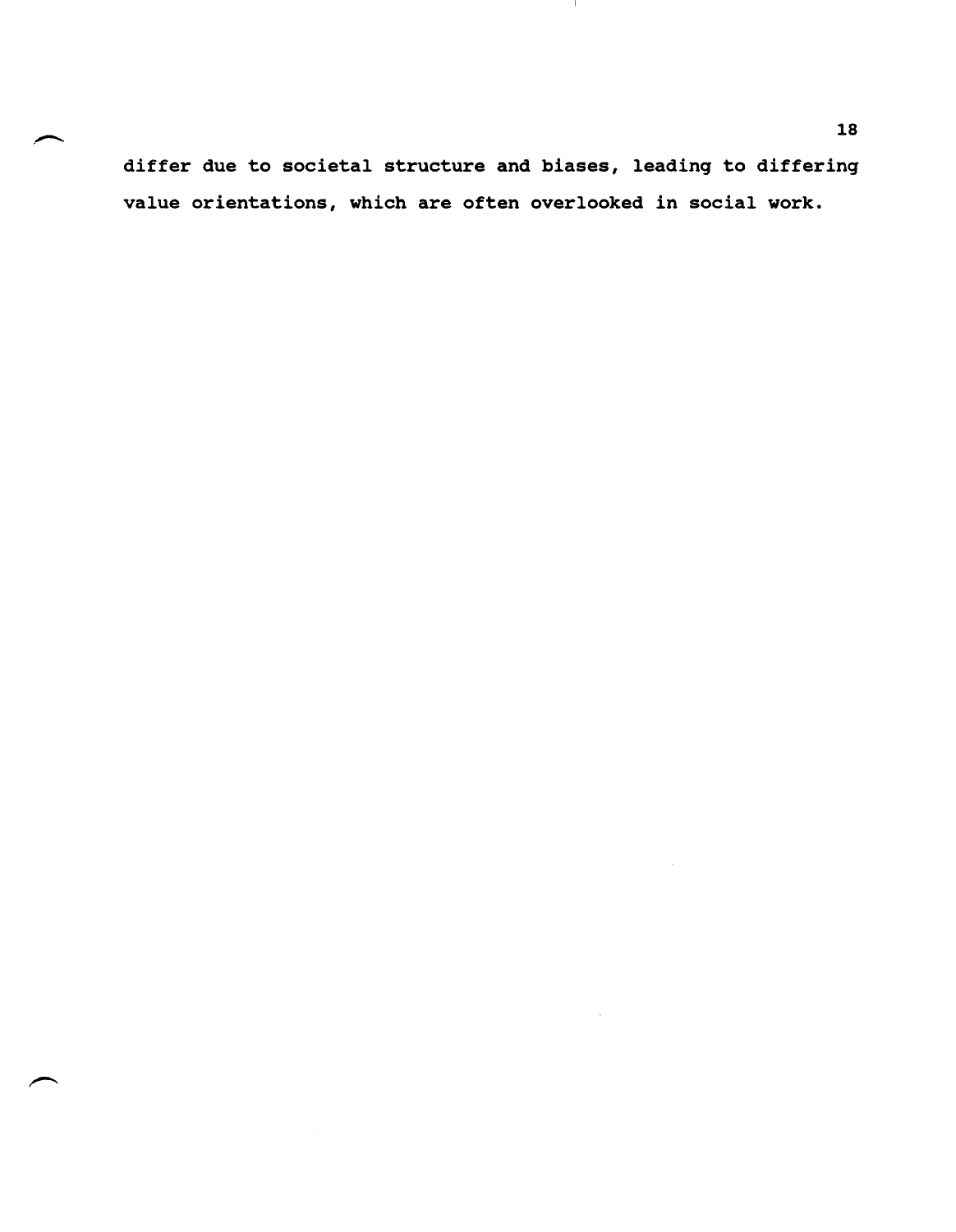### **MICRO PRACTICE**

## preparation

The first step for a social worker preparing to counsel anyone is gathering data. Data includes available materials on the problem, the route to the social worker, and the client's possible perception of the problem from the way others perceive it (Devore 192). This is a typical process for many of those who plan to counsel people, this section will address more specifically preparing to counsel Native Americans.

In preparing to counsel a Native American, it is important to learn as much about that individual's tribe or clan as possible, as well as considering the rural or urban origin. Going into the client's community may help, depending on how concentrated the population is (Thomason 181). It may be helpful to find out if the client's family is more traditional or accultured. For those Native Americans who do not live on reservations, like those in Indiana, it may be difficult to observe differences between the Native American and her/his neighbors. It is important that while trying to gather information on the Native American's culture, that the client is an individual and may not fall into any description (Thomason 172-73).

## Differences

One of the most common differences that a counselor will see between different cultural groups is that of value orientations. Lifestyles and chances contribute to the value system of all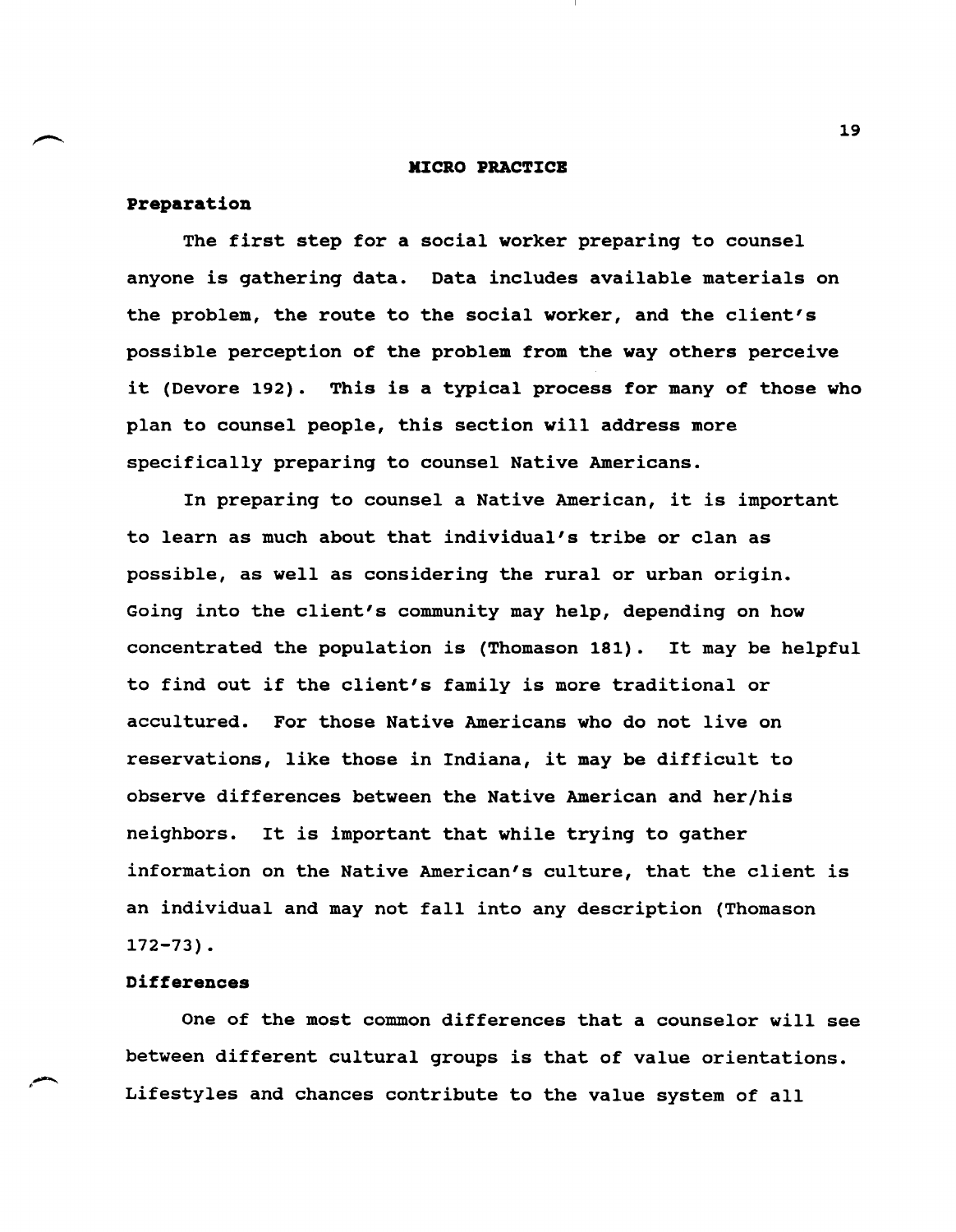people (Washington 105). As discussed earlier, ethnicity contributes to this value orientation and must be taken into consideration in working with Native Americans. One aspect of this particular area is unique in that Native Americans may actually be in need of a therapy environment which is not valuefree, but is actually value-based and unique to the individual. This is an unusual request of social workers in that a value-free environment is usually preferred. It seems that, again, respecting the individual, the Native American needs someone who will define the problem in the context of the particular group's value network (LaFromboise et al 150). As pointed out in the community analysis, the importance of the extended family (perhaps including tribal affiliations), the sprituality and the controversial mascot and grave descecration issues surrounding it, are all a part of the potential value network which a Native American may belong to.

Another cultural difference which a counselor may encounter often in work with Native Americans is that of verbal and nonverbal behaviors. Verbally, it has been noted that many Native American people respond well to the use of humor and teasing oneself during interviewing (Edwards 502). Nonverbally, it has been suggested that in working with many tribes, the clients do not respond well to intense eye contact (Edwards 502), a loud voice, touching beyond a handshake, and an aggressive handshake (Thomason 181). It is again, important above all else to respect the individual and realize that no two people are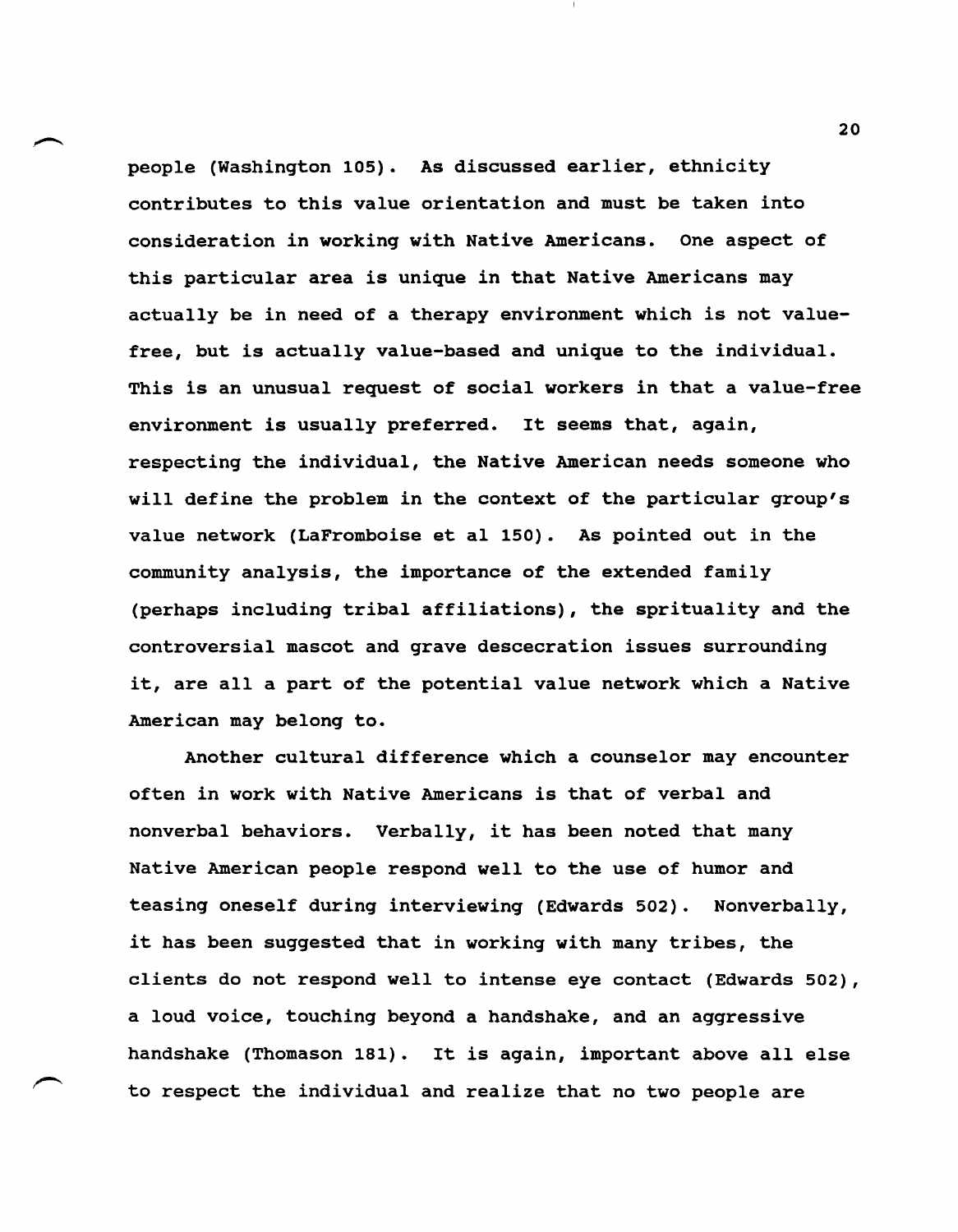alike, even within the same tribe or clan.

Another important cultural counseling difference which often applies directly to working with Native Americans is in the area of home and family. It is part of a social worker's training to gather information on the family to try and get a wholistic picture of the problem, but this may not be appropriate in working with many Native Americans. Going to the home of the client may show more committment to the client than just asking, but it may be seen as quite rude to invite oneself. An invitation is usually necessary when wanting to visit a Native American's home (Thomason 182). Also, it is inappropriate oftentimes, to request information on a deceased person or to even speak that person's name. Using terms such as sister or father may be appropriate for some, but again, it is wise to avoid speaking about the dead person in many Native American cultures (Edwards 501).

### Problems

According to a number of surveys, services available to Native American clients are underused. There may be any number of reasons for this underuse; perhaps the potential clients do not realize that the service exists (Trimble 127). However, there has been a controversy for a long time over the issue of white counselors and Native American clients. There are conflicting studies, many of which concluded that Native Americans would prefer to be counseled by other Native Americans (Thomason 176). It has been suggested that it is not the ethnic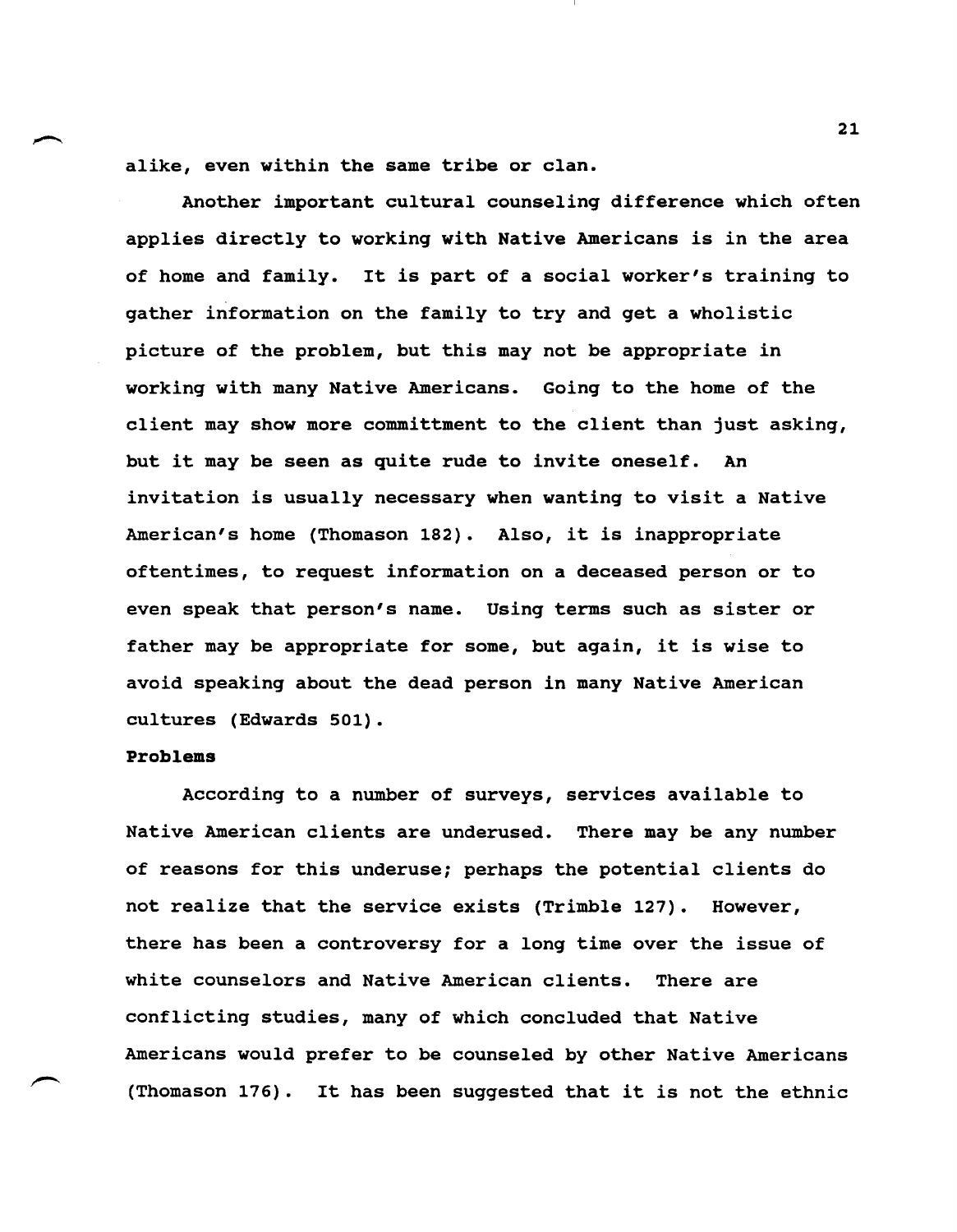background of the counselor, but the approach which is flawed (Trimble 127). The conventional counseling approach may be inadequate for the needs of many Native Americans, but there are also a few common problems which may be preventable by the counselor herself, especially if that counselor is non-Native American.

Perhaps one of the biggest problems that face the non-Native counselor and the Native American client is subtle oppression. This subtle oppression is usually from the well-intentioned social worker who is "trying to help" the Native American. A patronizing attitude shown by lowering expectations of the clients and over-interest or obsession with the Native American's culture undermine the empathy, trustworthines, and respect for the client (LaFromboise et al 149).

Another problem which can hinder the counselor-client relationship involves mistrust. This is a problem many times for the white counselor, who, historically, has had a reputation for not being trustworthy. The client may have seen, whether from early history or recent dealings, that not all counselors seem to have the client's interest at heart (Thomason 175). Depending on the area in which one is working, this may become a serious problem. It is not very unusual for Native American clients to have heard negative perceptions and expectations from relatives, friends, and even referral services (LaFromboise et al 149). This problem is one to keep in mind, the social worker may need to work extra hard at establishing trust from the beginning.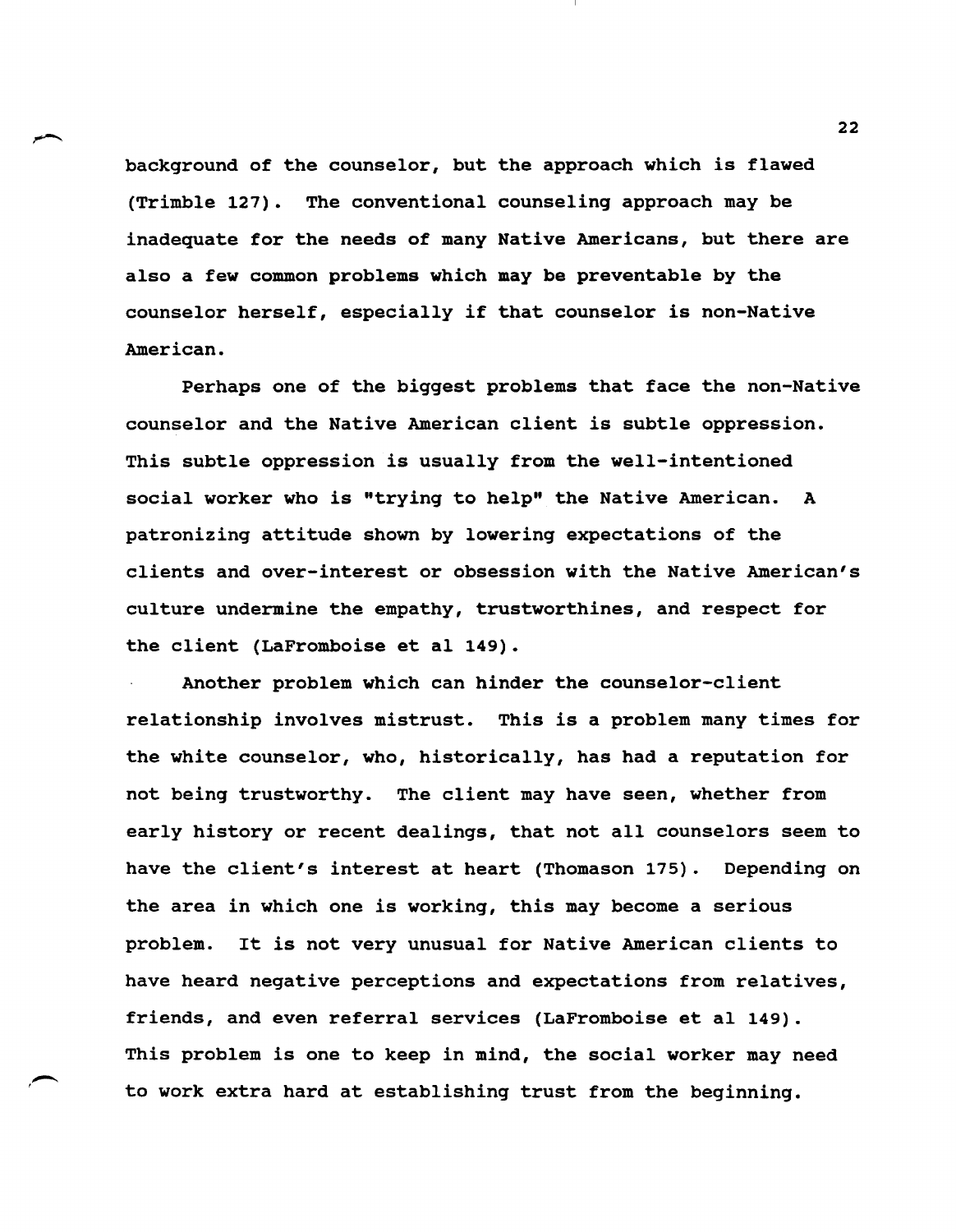### **RECOMMENDATIONS**

Perhaps the largest role a social worker should play when working with Native Americans is that of educator. In such problems as unemployment, myths, and value conflicts, a social worker may need to educate to change the problem institutions, as suggested in the ethnomethodologic approach. In the problem of high unemployment rates, for instance, institutions such as employment offices and individual employers, may be to blame. The public, however, may be the target of education for social workers in the problems of myths and value conflicts. In this process, the social worker will need to prepare for the individual's case by examining the culture and priority values of the client.

In helping to solve the pressing problem of lack of state tribal recognition, the social worker may take on an advocate or activist role. It appears that no process exists in the problem institution of the government in order for the Miamis to become a recognized tribe. There may be a need for a social worker to mobilize community activists or become a representative for the issue in upcoming legislative action. Again, it is important to recognize that the community may already have their own leaders, but mayor may not have the resources to change the problem institution.

social workers may become enablers when attempting to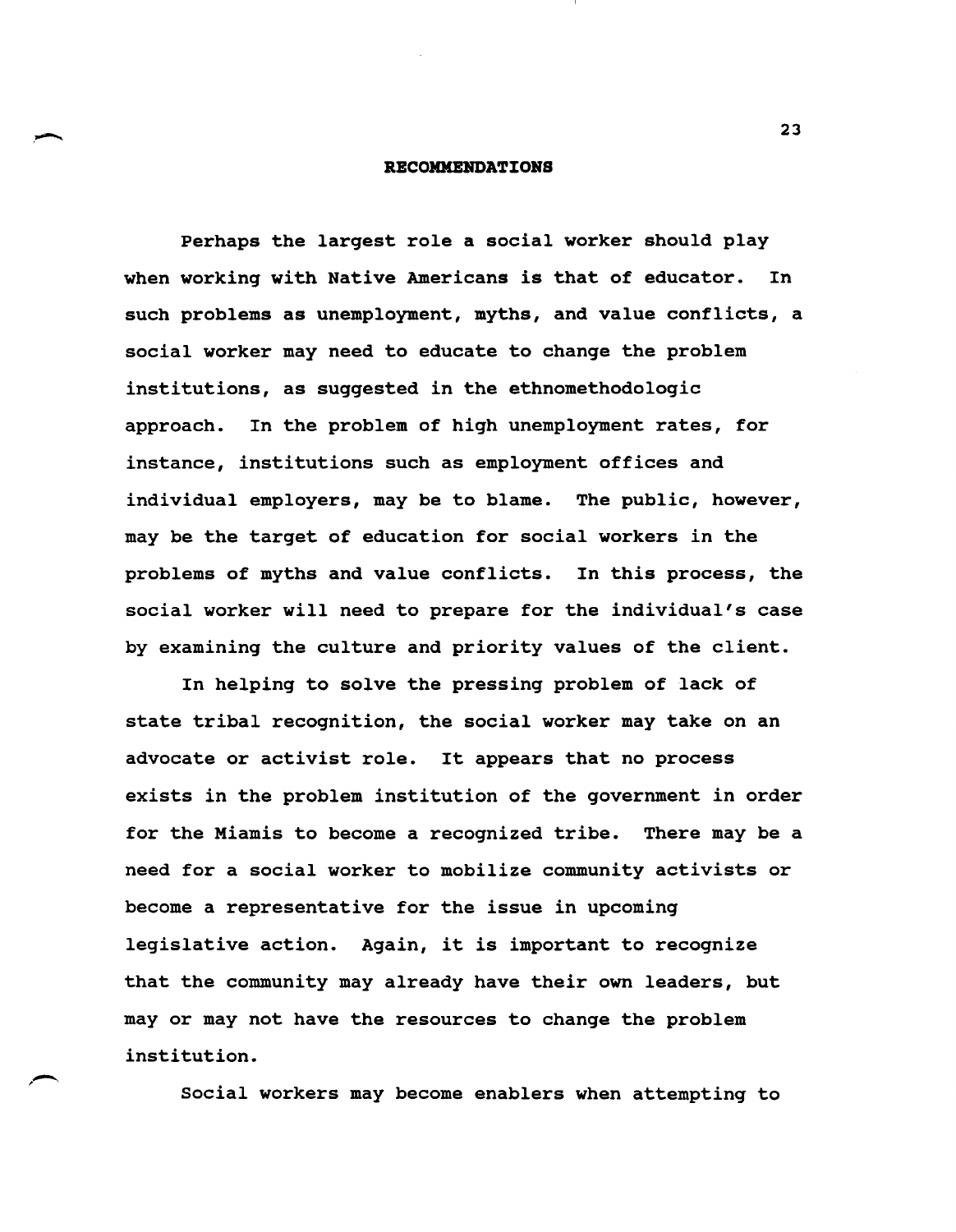bring about change in problem institutions lending to the poverty problem. The welfare departments or other government agencies may be the possible problem institutions. It is possible that the problems may be in various agencies' lack of sensitivity or knowledge of the needs specific to the Native American and her/ his nation, tribe, or clan. Basic communication skills or even misperceptions on the part of agency workers may be overcome by enabling or empowering Native American clients to demand their rights or become assertive in accessing services available to them. This will, again, involve the social worker gaining relevant cultural information from the client in an appropriate manner.

The high dropout rate among Native Americans in Indiana is a puzzle, but a social worker may, by becoming a planner, be able to find out what the problem is. The school, as a possible problem institution, may become part of this problem-solving process with the Native American. The social worker would become a planning agent, assisting in the contacts and the process of getting the Native American back into the school system.

24

.4'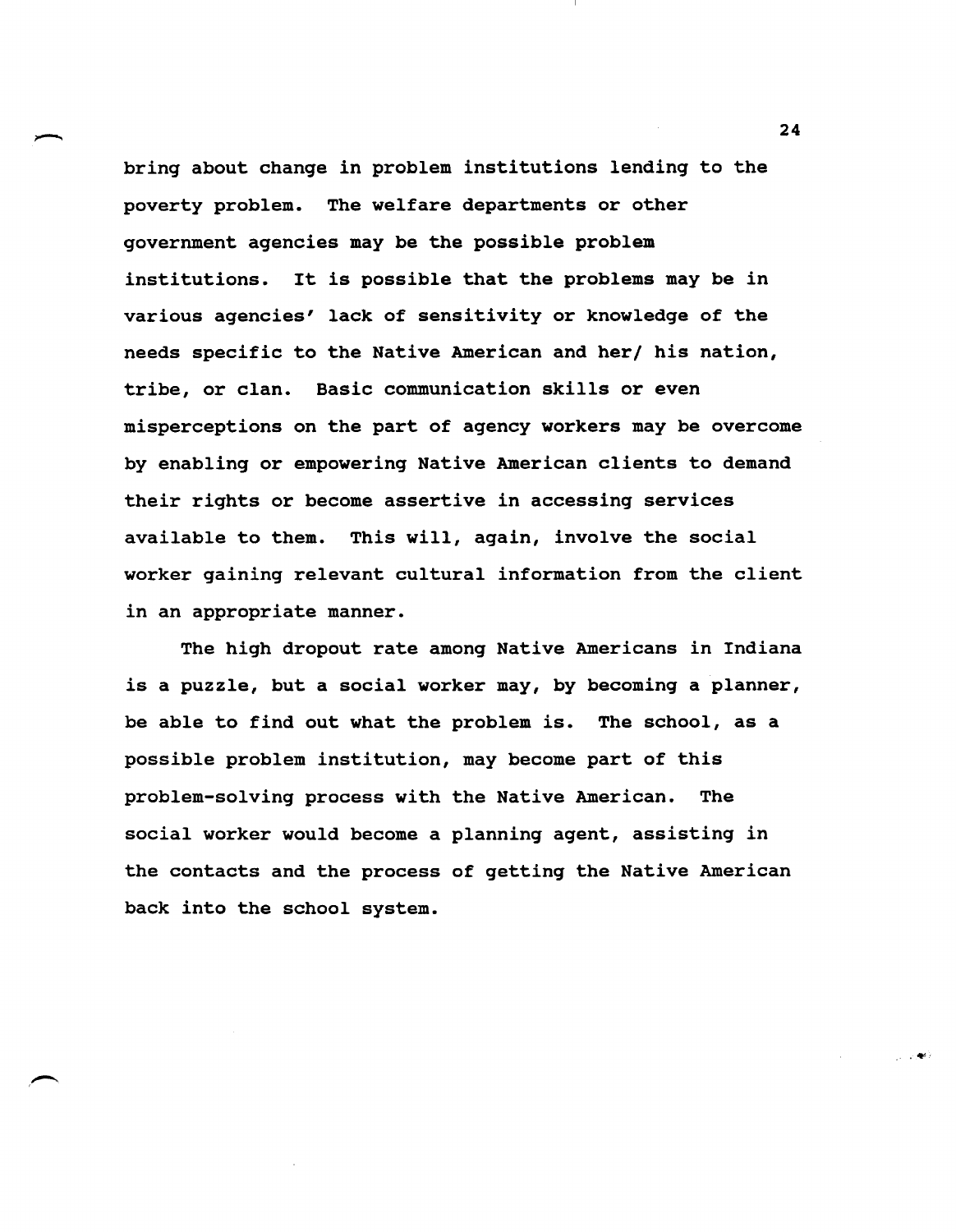#### **WORKS CITED**

- Bureau of the Census. (1990). Census of Population: Summary social. Economic. and Housing Characteristics. Indiana. Bureau of the Census, Washington D.C.
- Carpenter, E. M. (1980). Social Services, Policies, and Issues. Social Casework,  $61(8)$ , 455-461.
- Devore, W. & E. G. Schlesinger. (1991). Ethnic-Sensitive<br>Social Work Practice (3rd ed.). New York: Macmillan. Social Work Practice (3rd ed.). New York:
- Edwards, D. E. and Edwards, M. E. (1980). American Indians: Working with Individuals and Groups. Social  $Casework, 61(8), 498-506.$
- Goodluck, C. T. (1980). strength of Caring. Social Casework,  $61(8)$ , 519-521.
- Indiana American Indian Manpower Council. (1994). (Pamphlet).
- LaFromboise, T. D. (1993). American Indian Mental Health Policy. In D. R. Atkinson, G. Morten, & D. W. Sue (Eds.), Counseling American Minorities: A Cross-Cultural Perspective (pp. 123-144). Wisconsin: Brown & Benchmark.
- LaFromboise, T., Trimble, J. E., & Mohatt, G. V. (1993). counseling Intervention and American Indian Tradition: An Integrative Approach. In D. R. Atkinson, G. Morten, & D. W. Sue (Eds.), Counseling American Minorities: A Cross-Cultural Perspective (pp. 145-170). Wisconsin: Brown & Benchmark.
- Lewis, R. G. & Gingerich, W. (1980). Leadership Characteristics: Views of Indian and Non-Indian Students. Social Casework,  $61(8)$ , 494-497.
- Red Horse, J. G. (1980). American Indian Elders: Unifiers of Indian Families. Social Casework, 61(8), 490-497.
- Red Horse, J. G. (1980). Family Structure and Value Orientation in American Indians. Social Casework,  $61(8)$ , 462-467.
- Siders, L., Secretary. (1994, April). (Interview). Council for the Miami Nation.
- Terwilliger, Chris. (1994, April). (Interview). Woodlands Native American Liasion.